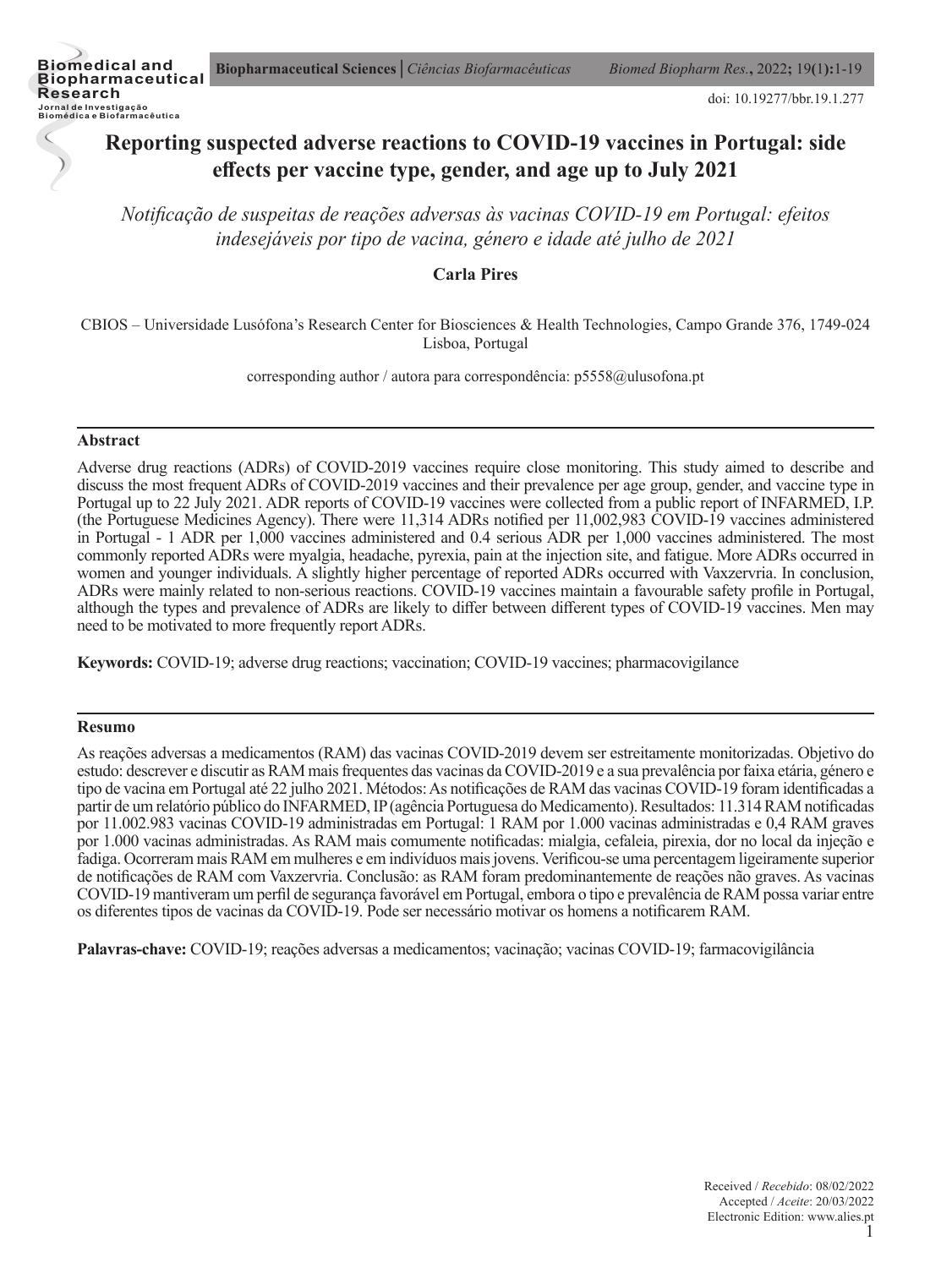## **Introduction**

Severe acute respiratory syndrome-2 virus (SARS-CoV-2) is a contagious respiratory virus, which is the causative agent of the 2019 coronavirus disease (COVID-19). COVID-19 was first reported in Wuhan, China in December 2019, with a cluster of viral pneumonia cases being reported to the World Health Organization (WHO) on 31 December 2019. SARS-CoV-2 quickly spread all over the world, with the WHO declaring the current pandemic on 11 March 2020 (1).

An unprecedented global effort was taken by the scientific community to develop vaccines against COVID-19, since vaccination was seen as the hope to build group protection, reduce disease spread and mitigate serious forms of COVID-19 (2). Impressively, diverse stakeholders publicly announced new COVID-19 vaccines in the late trimester of 2020, for example:

- 9 November 2020, Pfizer-BioNTech announced via a press release that the vaccine efficacy of BNT162b2 was greater than 90%;
- 16 November 2020, Moderna reported a 94% vaccine efficacy of mRNA-1273 via a press release;
- 8 December 2020, AstraZeneca/Oxford University reported interim results, with the viral-vectored ChAdOx1 showing an efficacy of 70% across two schedules; and
- 29 January 2021, the Johnson & Johnson (Janssen) COVID-19 single-shot vaccine showed 66% efficacy overall (1).

In the European Union (EU), there were four authorized vaccines against COVID-19 with conditional marketing authorizations granted by the European Medicine Agency (EMA) in July 2021: two mRNAbased vaccines – Comirnaty, BNT162b2 (Pfizer-BioNTech) (date of issue of marketing authorization valid throughout the EU 21/12/2020; International nonproprietary name (INN): COVID-19 mRNA vaccine (nucleoside-modified); tozinameran) and Spikevax, mRNA-1273 (Moderna) (date of issue of marketing authorization valid throughout the EU 06/01/2021; INN: COVID-19 mRNA vaccine, nucleoside modified), and two viral-vector based vaccines: Vaxzevria, AZD1222 (AstraZeneca) (date of issue of marketing authorization valid throughout the EU 29/01/2021; INN: COVID-19 vaccine (ChAdOx1-S [recombinant]) and COVID-19 Vaccine Janssen, Ad26.COV2.S (Janssen-Cilag) (date of issue of marketing authorization valid throughout

## **Introdução**

O vírus da síndrome respiratória aguda grave – coronavírus 2 (SARS-CoV-2) é um vírus respiratório contagioso. O SARS-CoV-2 é o agente causador da doença de coronavírus 2019 (COVID-19). A COVID-19 foi reportada pela primeira vez em Wuhan, na China, em dezembro de 2019, associada a um conjunto de casos de pneumonia viral, que foram comunicados à Organização Mundial da Saúde (OMS) em 31 de dezembro de 2019. O SARS-CoV-2 espalhou-se rapidamente a nível global, com a OMS a declarar a pandemia em 11 de março de 2020 (1).

A comunidade científica fez um esforço sem precedentes para desenvolver as vacinas da COVID-19, tendo em vista a possibilidade de construir uma proteção de grupo, reduzir a propagação do vírus e mitigar formas graves de COVID-19 (2). De modo impressionante, novas vacinas da COVID-19 foram anunciadas publicamente no final do último trimestre de 2020, por exemplo:

- 9 de novembro de 2020, a Pfizer-BioNTech anunciou por meio de um comunicado à imprensa que a eficácia da vacina BNT162b2 era superior a 90%;
- 16 de novembro de 2020, a Moderna por meio de um comunicado à imprensa divulgou uma eficácia de 94% da sua vacina mRNA-1273;
- 8 de dezembro de 2020, a AstraZeneca/ Universidade de Oxford comunicou os resultados provisórios relativos ao vetor viral ChAdOx1, com uma eficácia de 70% após duas tomas; e em
- 29 de janeiro de 2021, a vacina COVID-19 de toma única da Johnson & Johnson (Janssen) evidenciou 66% de eficácia (1)

Na União Europeia (UE), em julho de 2021 existiam quatro vacinas da COVID-19 autorizadas com autorização de introdução no mercado (AIM) condicional concedida pela Agência Europeia de Medicamentos (EMA): duas vacinas baseadas em mRNA – Comirnaty, BNT162b2 (Pfizer-BioNTech) (data de AIM válida na UE 21/12/2020; Nome comum internacional (DCI): vacina de mRNA COVID-19 (modificada por nucleosídeo); tozinameran) e Spikevax, mRNA-1273 (Moderna) (data de AIM válida na UE 01/06/2021; DCI: COVID -19 vacina de mRNA (modificada por nucleosídeo) e duas vacinas baseadas em vetor viral: Vaxzevria, AZD1222 (AstraZeneca) (data de AIM válida na UE 29/01/2021; INN: vacina COVID-19 (ChAdOx1-S [recombinante]) e a vacina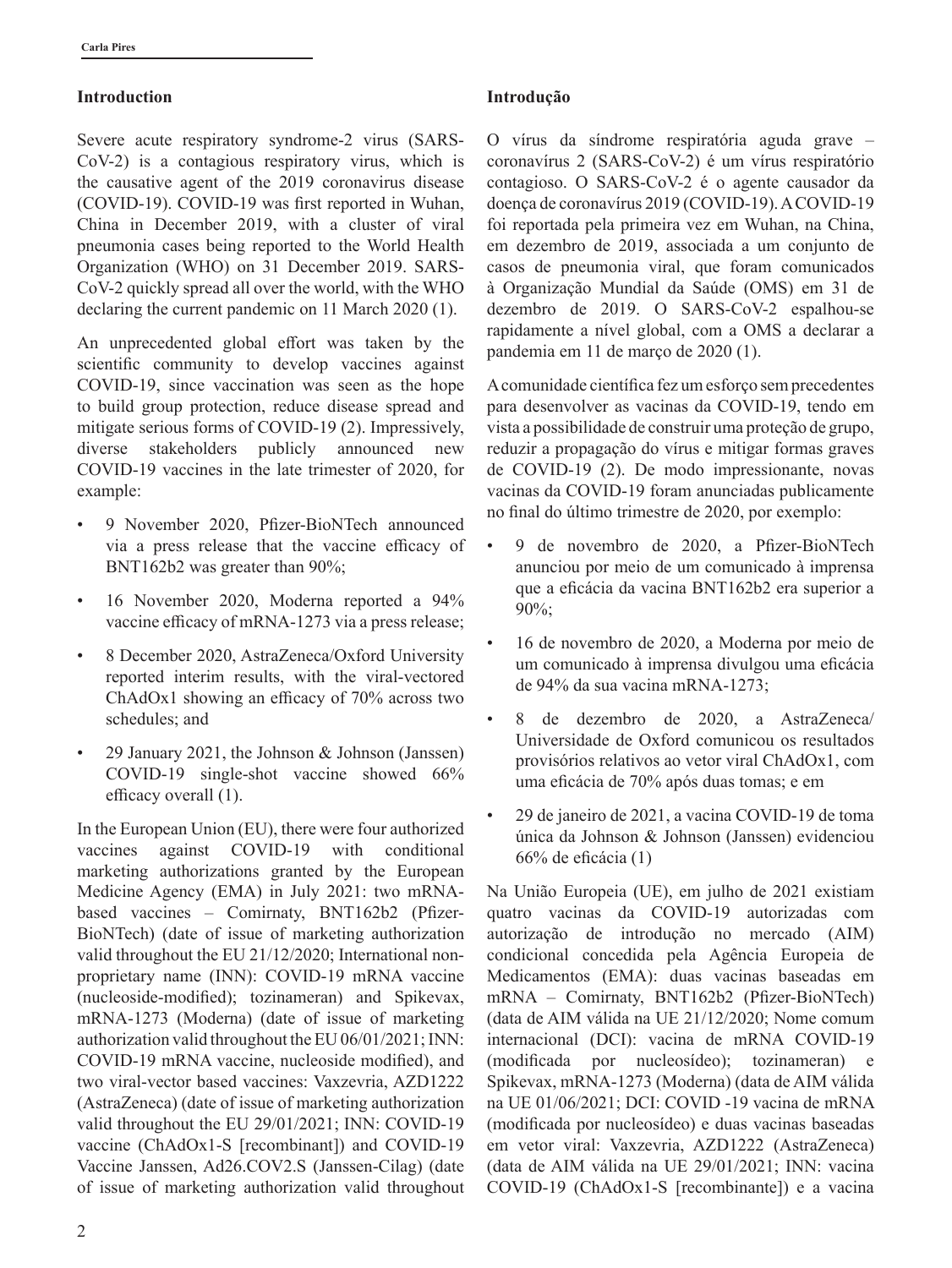the EU 11/03/2021; INN: COVID-19 vaccine (Ad26. COV2-S [recombinant]) (3, 4). Importantly, a 7.6% reduction in the case fatality ratio, 95% confidence interval (CI) =  $-12.6\%$  to  $-2.7\%$  (p = 0.002), was achieved, with a 10% increase in vaccine coverage (data from 90 countries over 25 weeks: November 2020 to April 2021) (5).

Globally, the supply and full coverage of COVID-19 vaccines is essential to control the pandemic, which is expected to occur during 2023. Several efforts are being taken by WHO, in collaboration with various countries, to ensure an equitable access to vaccines against COVID-19, although more than 80% of doses were administered to people in high-income and uppermiddle-income countries through July 2021 (6). Lessons from the COVID-19 pandemic should be taken into consideration during the evaluation of future pandemic scenarios, such as protecting groups at greater risk, saving the majority of lives, and/or ensuring societal benefit, especially since the development of new vaccines may not be achieved so quickly in the case of a new pandemic virus (7).

SARS-CoV-2 is likely to become an endemic virus, and the production, distribution, supply, and administration of COVID-19 vaccines, including the update of these vaccines against possible new variants, remains an important topic. Governments and health authorities are responsible for an ethical and equitable management of the stocks of COVID-19 vaccines (7-9). It is possible that "the need for large-scale vaccination program will be transient until an endemic state for SARS-CoV-2 is reached" (9).

# *Possible impact of age and gender on the ADR profiles of COVID-19 vaccines*

In general, adverse reactions to Comirnaty (Pfizer-BioNTech) vaccine, to Vaxzevria (AstraZeneca) COVID-19 vaccine, and to Spikevax (Moderna) COVID-19 vaccine were milder and were reported less frequently in older adults (65 years and older) than in younger people (10). However, serious ADRs, such as death, permanent disability, and hospitalization were more frequent in older adults in another study (11). For instance, reports of adverse drug reactions were significantly associated with age group, with a higher occurrence in the group  $\leq 45$  years (n = 409 healthcare personnel; AstraZeneca (AZ), Pfizer-BioNTech (PB), and SinoPharm (SP)\* vaccines (12).

COVID-19 Janssen, Ad26.COV2.S (Janssen-Cilag) (data de AIM válida na UE 11/03/2021; INN: vacina COVID-19 (Ad26.COV2-S (recombinante])) (3, 4). De modo relevante, verificou-se uma redução de 7,6% na taxa de letalidade, intervalo de confiança de 95% (IC) =  $-12,6\%$  a  $-2,7\%$  (p = 0,002), decorrente de um aumento de 10% na cobertura vacinal (dados de 90 países ao longo de 25 semanas: novembro de 2020 a abril de 2021) (5).

O fornecimento e o nível de cobertura vacinal são essenciais para controlar a pandemia a nível mundial, o que se estima que ocorra em 2023. A OMS em colaboração com diversos países tem levado a cabo diversos esforços para garantir um acesso equitativo às vacinas da COVID-19, embora até julho de 2021 mais de 80% das doses tivessem sido administradas em países de renda alta e média-alta (6). A avaliação de cenários pandémicos futuros deve ter em conta as lições retiradas da atual pandemia, nomeadamente deve ser considerado como proteger os grupos de maior risco, salvar a maioria das vidas e/ou garantir benefícios sociais, especialmente porque o desenvolvimento de vacinas para um novo vírus pode vir a levar mais tempo (7).

O SARS-CoV-2 irá provavelmente tornar-se um vírus endémico. Em particular, a produção, distribuição, fornecimento e administração de vacinas da COVID-19, incluindo a atualização dessas vacinas contra possíveis novas variantes continua a ser uma questão pertinente. Os governos e as autoridades de saúde são responsáveis por uma gestão ética e equitativa dos stocks de vacinas da COVID-19 (7-9). É possível que "a necessidade programas de vacinação em larga escala seja transitória até o SARS-CoV-2 alcançar uma fase endémica" (9).

## *Possível impacto da idade e do género nos perfis de RAM das vacinas COVID-19*

Em geral, as reações adversas à vacina Comirnaty (Pfizer-BioNTech), à vacina AstraZeneca COVID-19 e à vacina Spikevax (Moderna) COVID-19 foram menos graves e notificadas com menos frequência em adultos com 65 ou mais anos comparativamente aos mais jovens (10). Ainda que, num outro estudo, RAM graves, como morte, incapacidade permanente e hospitalização, foram mais frequentes em idosos (11).Por exemplo, uma maior ocorrência (estatisticamente significativa) de reações adversas nos mais jovens (grupo ≤45 anos) também se verificou num estudo com a participação de  $n = 409$ profissionais de saúde (vacinas: AstraZeneca Vaxzevria (AZ), Pfizer-BioNTech (PB) e SinoPharm (SP)\* (12).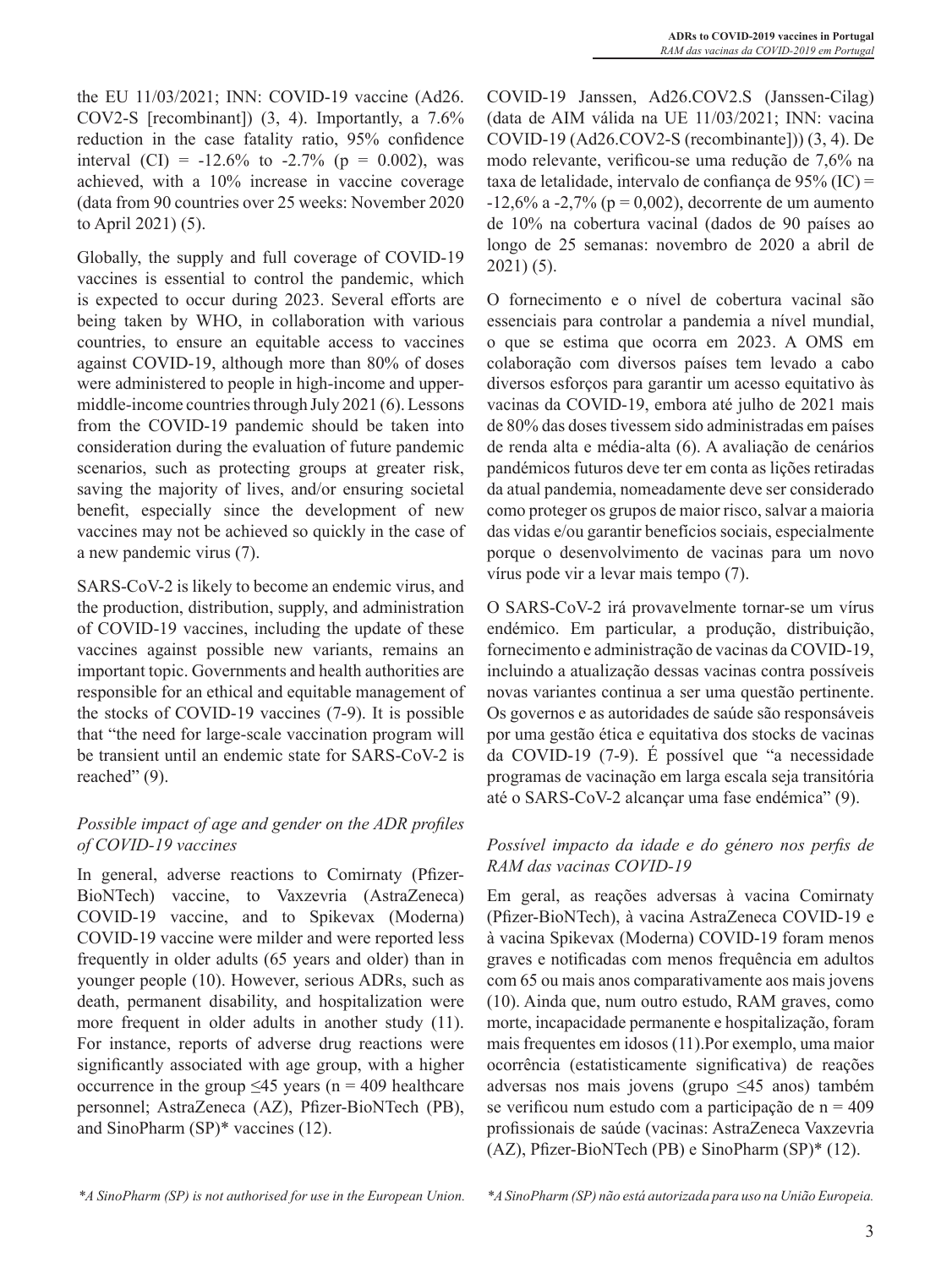Women tend to be more prone to have more adverse events following vaccination in comparison to men, because women usually produce immunity responses, such as higher antibodies levels (13-14). In a questionnaire-based survey (German Healthcare Workers, February–March  $2021$ ; n = 599), the local and systemic side effects were not statistically significant between women and men in the case of mRNA-based vaccines: Comirnaty (BNT162b2, Pfizer-BioNTech) and Spikevax (mRNA-1273, Moderna) vaccine, but statistically significant differences were found between women and men for local and systemic side effects in the case of the viral vector-based vaccine Vaxzevria (AstraZeneca), with women reporting a higher proportion of side effects (15). In opposition to these findings, gender was not identified as a significant risk factor of AstraZeneca COVID-19 vaccine side effects among European healthcare workers during February– March 2021 (U = 680; p = 0.539) (16). Age and gender did not significantly affect the duration and severity of adverse events in a study of 1,736 individuals who had received a first or second dose of the vaccine (Pfizer-BioNTech, AstraZeneca or AstraZeneca-Oxford, and Sinopharm) at least 30 days before the survey (17).

## *ADRs per type of COVID-19 vaccine*

mRNA vaccines present a safe profile and a limited number of side effects. Common side effects included heat, pain, swelling and erythema at the injection site, fever and chills, fatigue, headaches, decreased appetite, myalgia (muscle pain), arthralgia (joint pain). Serious adverse reactions included anaphylaxis/anaphylactic shock and Bell's palsy (18-20). Among the reported local and systemic side effects of the AstraZeneca COVID-19 vaccine were injection site pain, injection site swelling, injection site redness, fatigue, headache, nausea, feeling unwell, myalgia, arthralgia, fever, chills, or lymphadenopathy. In addition, oral and skin-related side effects were also reported, such as, ulcers/blisters/ vesicles, white/red plaque, halitosis, bleeding gingiva, swollen lips, taste alterations, or skin rash (16). Similar to other COVID-19 vaccines, local reactions (e.g., pain, erythema, or swelling) and/or systemic reactions (e.g., headache, fatigue, myalgia, nausea, or fever) were also reported with the single-dose Janssen Ad26.COV2.S vaccine against COVID-19 (21).

As mulheres tendem a ser mais propensas a manifestar reações adversas decorrentes da vacinação comparativamente aos homens, porque a resposta em imunitária, por exemplo em termos de aumento de anticorpos é geralmente superior no género feminino (13-14). Num estudo efetuado por questionário (profissionais de saúde Alemães, fevereiro-março de 2021; n = 599), os efeitos indesejáveis locais e sistémicos não foram estatisticamente significativas entre mulheres e homens no caso das vacinas baseadas em mRNA (vacina Pfizer-BioNTech (BNT162b2) e a vacina Spikevax (Moderna) (vacina mRNA-1273), mas foram identificadas diferenças estatisticamente significativas entre mulheres e homens relativamente aos efeitos indesejáveis locais e sistémicos no caso da vacina baseada em vetor viral (vacina da AstraZeneca), com uma proporção superior de efeitos indesejáveis nas mulheres (15). Opostamente, o género não foi identificado como um fator de risco significativo de efeitos indesejáveis com a vacina AstraZeneca COVID-19 entre profissionais de saúde ( $U = 680$ ; p  $= 0.539$ ) (fevereiro-março de 2021) (16). A idade e o género também não se relacionaram significativamente com a duração e a gravidade dos efeitos indesejáveis num estudo com 1.736 indivíduos que receberam uma primeira ou segunda dose da vacina Pfizer-BioNTech, AstraZeneca ou AstraZeneca-Oxford e Sinopharm, pelo menos 30 dias antes da distribuição do questionário (17).

# *RAM por tipo de vacina COVID-19*

As vacinas mRNA apresentam um perfil seguro e um número limitado de efeitos secundários. Os efeitos secundários comuns incluem calor, dor, inchaço e eritema no local da injecção, febre e arrepios, fadiga, cefaleia (dores de cabeça), diminuição do apetite, mialgia (dor muscular), artralgia (dor nas articulações). As reacções adversas graves incluíram anafilaxia/ anapiláctica e paralisia de Bell (18-20). Entre as RAM locais e sistémicas da vacina AstraZeneca COVID-19 estão: dor, vermelhidão ou inchaço no local da injeção, fadiga, cefaleia, náusea, mal-estar, mialgia, artragia, febre, calafrios ou linfadenopatia. Além disso, também foram notificados efeitos indesejáveis orais ou dermatológicos, como úlceras/bolhas/vesículas, placa branca/vermelha, halitose, sangramento gengival, lábios inchados, alterações no paladar ou erupções cutâneas (16). De modo semelhante a outras vacinas, uma única dose da vacina da COVID-19 Ad26.COV2.S também levou a reações locais (p.ex., dor, eritema ou inchaço) e/ou reações sistémicas (p.ex., cefaleia, fadiga, mialgia, náusea ou febre) (21).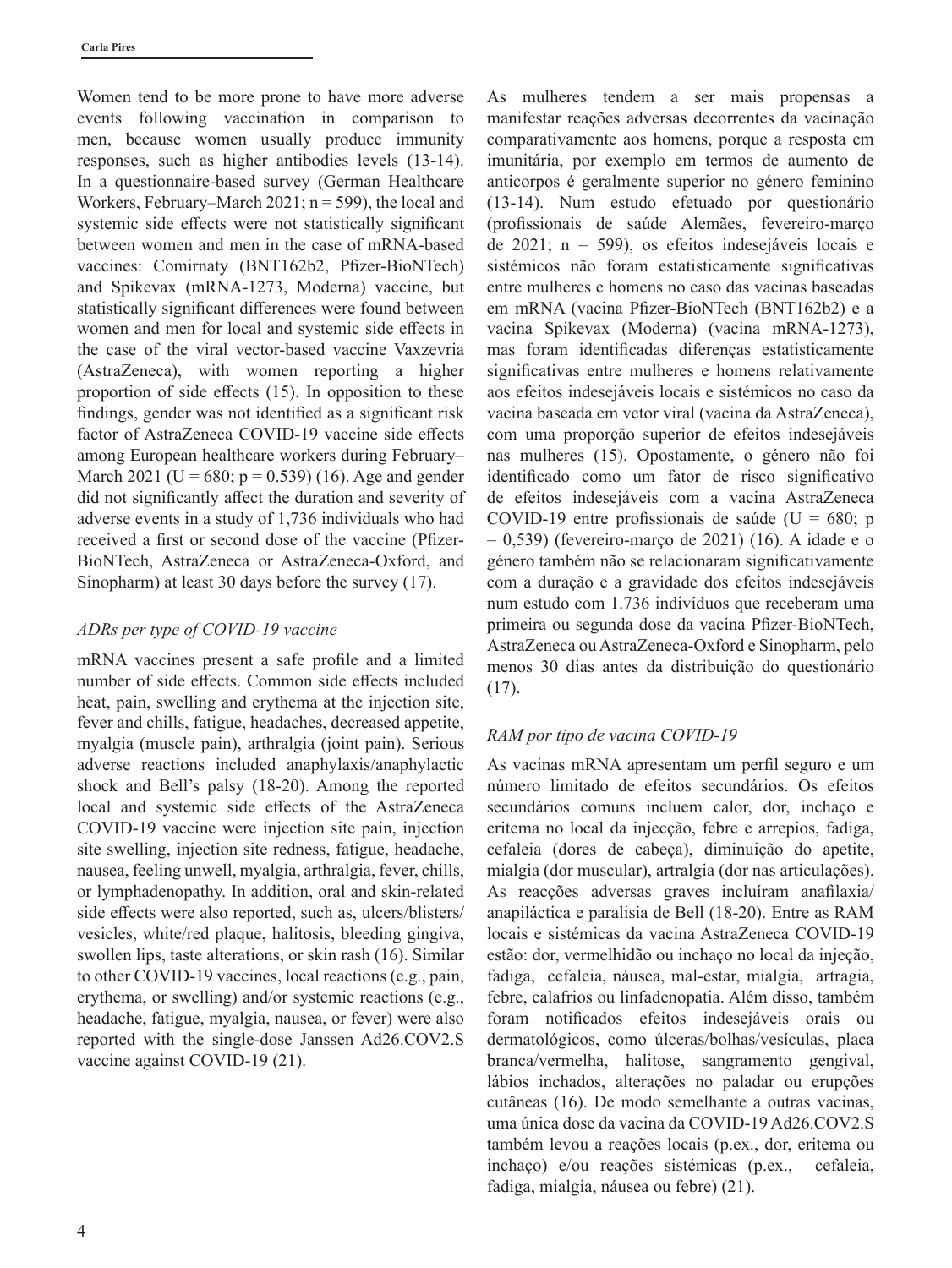Moreover, different COVID-19 vaccines may differ in terms of ADR frequency and/or type. For example, the incidence of adverse drug reactions was higher among recipients after one dose of AZD1222 (Vaxzevria, AstraZeneca) than in those with the first and the second dose of the BNT162b2 vaccine (Comirnaty, Pfizer-BioNTech) (80 and 1,440 healthcare workers who received two doses of BNT162b2 and one dose of the AZD1222 vaccines, respectively) (22). A recent review pointed out that the "pooled rates of local and systemic reactions were significantly lower among inactivated vaccines (23.7%, 21.0%), protein subunit vaccines (33.0%, 22.3%), and DNA vaccines (39.5%, 29.3%), compared to RNA vaccines (89.4%, 83.3%), non-replicating vector vaccines (55.9%, 66.3%), and virus-like particle vaccines (100.0%, 78.9%)". The frequency of serious adverse events was low for all studied vaccines  $(\leq 0.1\%)$  (23).

Thus, the aim of this study was to describe and discuss the safety data of COVID-19 vaccines in Portugal (cumulative occurrences until 22 July 2021), including the most reported ADRs and the profile of ADRs per vaccine type, gender and age.

### **Materials and Methods**

### *Definition of adverse reaction*

Adverse reaction synonyms used in this paper: Adverse drug reaction (ADR), adverse event or side effect. An ADR is a "response to a medicinal product which is noxious and unintended [DIR 2001/83/EC Art 1(11)]" (24). Side effects, also known as adverse events, are unwanted or unexpected events or reactions to a drug (25).

An adverse event following immunization is defined as "any untoward medical event that follows immunization and that does not necessarily have a causal relationship with the usage of the vaccine. The adverse event may be any unfavourable or unintended sign, abnormal laboratory finding, symptom, or disease" (26).

### *Data sources*

Data were collected from two recent publications of INFARMED, I.P. (the Portuguese Medicine Agency), which correspond to the data from the same report, regarding the safety of COVID-19 vaccines in Portugal up to 22 July 2021. These reports are public, and aggregate data from all reported ADR, which are

Além disso, as diferentes vacinas da COVID-19 pode diferir em termos de frequência e/ou tipo de RAM. Por exemplo, a incidência de efeitos indesejáveis foi maior após uma dose de AZD1222 (Vaxzevria, AstraZeneca) comparativamente a um grupo com a primeira e a segunda dose da vacina BNT162b2, Comirnaty (Pfizer-BioNTech) (80 e 1.440 profissionais de saúde que receberam duas doses de BNT162b2 e uma dose da vacina AZD1222, respetivamente) (22). Uma revisão recente apontou que as "taxas combinadas de reações locais e sistémicas foram significativamente menores entre vacinas inativadas (23,7%, 21,0%), vacinas com subunidades proteicas (33,0%, 22,3%) e vacinas de DNA (39,5%, 29,3%), em comparação com vacinas de RNA (89,4%, 83,3%), vacinas de vetor não replicante (55,9%, 66,3%) e vacinas de partículas semelhantes a vírus (100,0%, 78,9%)." A frequência de reações adversas graves foi baixa para todas as vacinas estudadas  $($  < 0, 1%)  $(23)$ .

Assim, o objetivo do presente estudo é descrever e discutir os dados de segurança das vacinas da COVID-19 em Portugal (ocorrências cumulativas até 22 julho 2021), incluindo as RAM mais notificadas e o seu perfil por tipo de vacina, género e idade.

## **Material e Métodos**

## *Definição de reação adversa*

Sinónimos de reações adversas no presente trabalho: reação adversa a medicamentos (RAM) ou reação adversa. Uma RAM é uma "resposta a um medicamento que é nociva e não intencional [DIR 2001/83/EC Art  $1(11)]$ " (24, 25).

Note-se, que uma reação adversa após uma imunização é definida como "qualquer reação clínica desfavorável que se segue à imunização e que não tem necessariamente uma relação causal com o uso da vacina. A reação adversa pode ser qualquer sinal desfavorável ou não intencional, achado laboratorial anormal, sintoma ou doença" (26).

## *Fontes de dados*

Os dados foram recolhidos a partir de duas publicações recentes do INFARMED, I.P. (a agência Portuguesa do Medicamento), que correspondem aos dados do mesmo relatório, sobre a segurança das vacinas COVID-19 em Portugal até 22 julho 2021. Estas publicações baseiamse em dados públicos de todas as RAM notificadas,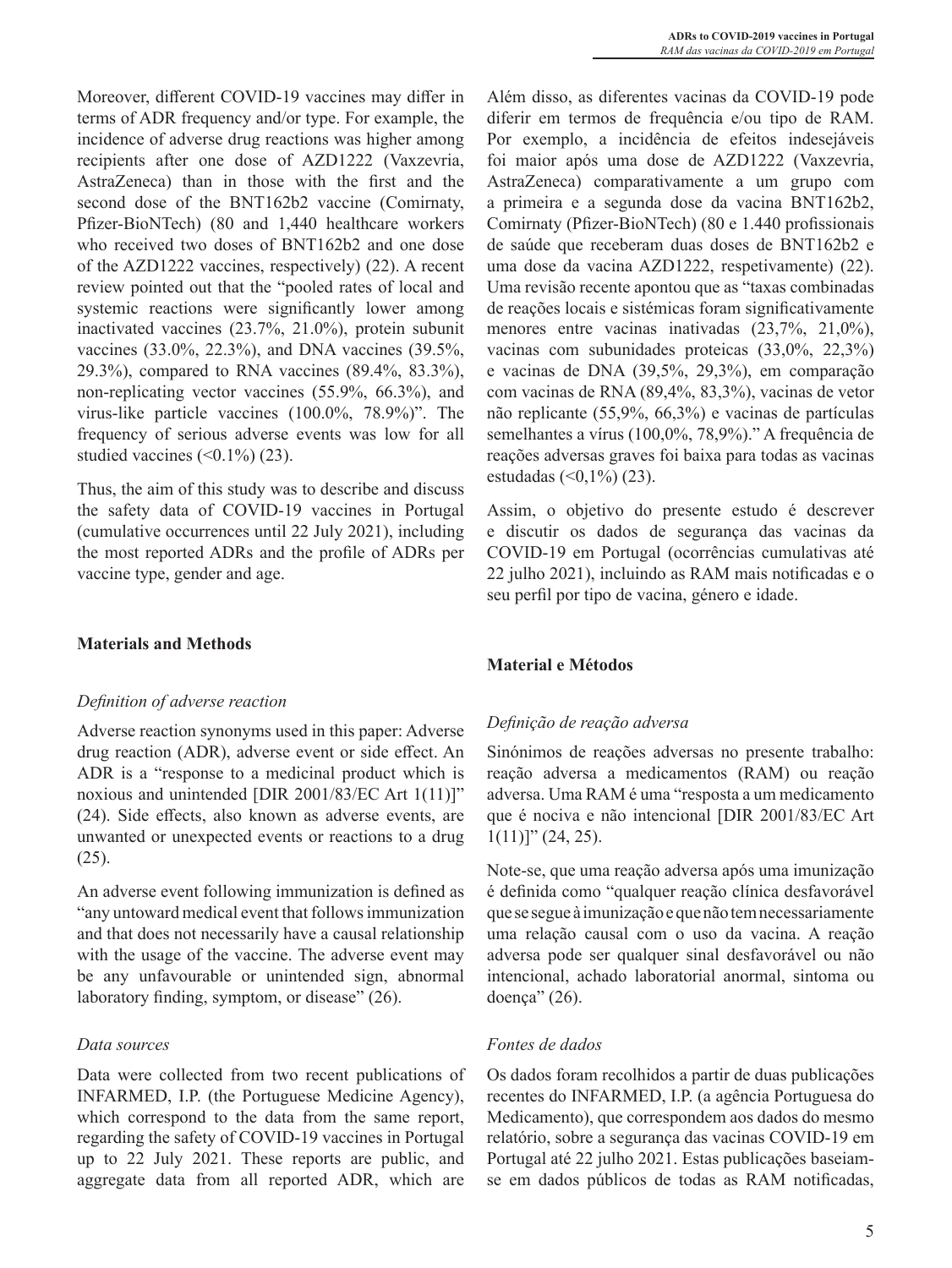potentially related to COVID-19 vaccines up to 22 July 2021 within Portugal (27-28).

## *Self-reporting of ADRs*

The reporting of a suspected side effect(s) *per se* does not reflect any confirmation of a potential link between the medicinal product/vaccine and the observed effect(s) and should not be used to determine the likelihood of a certain side effect. The causal relationship between taking a medicine and an ADR is established by specialists from different expertise areas through the application of both qualitative and quantitative techniques. Thus, it is possible to determine if an ADR is consequence of taking a certain medicine or if it is a mere coincidence (27-28, 30-31). All suspected ADRs may be reported online by health professionals or patients/citizens in Portugal (https://www.infarmed. pt/web/infarmed/submissaoram). Only four elements are necessary to produce a valid Individual Case Safety Report (ICSR): "one identifiable reporter, one single identifiable patient, at least one suspect adverse reaction, and at least one suspect medicinal product". After receipt and validation, the information is evaluated by a team of experts (pharmacists and physicians). Finally, the fully anonymized information is sent to European and worldwide ADR databases, Eudravigilance, and Vigibase, respectively, for the purpose of a more comprehensive and continuous evaluation of the medicinal product's safety profile (29). According to the INFARMED, I.P.'s report, it is likely that some patients have opted not to report the suspected ADR, because of the lack of severity and/or if the ADR was already known (27-28).

Serious ADRs were categorised according to the WHO classification as follows: persistent or significant disability/incapacity; congenital anomaly; life threatening, death or other clinically relevant. ADRs are described by the subject who reports the ADR: a healthcare professional and/or a citizen/patient, and if at least one ADR is classified as serious, the case is also classified as serious (26-28).

## *COVID-19 vaccines*

The COVID-19 vaccines administered in Portugal up to July 2021 were Comirnaty (BNT162b2, Pfizer-BioNTech) and Spikevax (mRNA-1273, Moderna) (both mRNAbased vaccines), along with Vaxzevria, (AZD1222, AstraZeneca) and the Janssen COVID-19 vaccine (Ad26. COV2.S, Janssen-Cilag) (viral-vector-based vaccines). These vaccines are also used in EU (3, 4).

que são potencialmente relacionadas com as vacinas da COVID-19 até 22 julho 2021 em Portugal (27-28).

# *Auto-notificação de RAM*

As notificações de suspeita de RAM *per se* não comprovam qualquer potencial relação entre o medicamento/vacina e o(s) efeito(s) indesejável (indesejáveis) observado(s). O nexo de causalidade entre uma RAM e a toma de determinado medicamento é estabelecida através de técnicas qualitativas e quantitativas por especialistas de diversas áreas. Estas técnicas permitem determinar se a RAM foi consequência da toma de determinado medicamento ou se foi apenas uma mera coincidência, que nada tem a ver com a toma do medicamento (27- 28, 30-31). Todas as suspeitas de RAM podem ser notificadas online por profissionais de saúde ou doentes/ cidadãos em Portugal (https://www.infarmed.pt/web/ infarmed/submissaoram). Apenas quatro elementos são necessários para produzir um relatório de segurança de caso Individual (RSCI) válido: a(s) suspeita(s) de RAM; o(s) nome(s) do(s) medicamento(s) provavelmente relacionado(s); dados do doente (como iniciais ou idade ou género); e o meio de contato do notificador. Após receção, as informações são avaliadas/validadas por uma equipa de especialistas (farmacêuticos e médicos). Por último, de um modo totalmente anónimo, a informação é enviada para as bases de dados de RAM: europeia (Eudravigilance) e da OMS (Vigibase) para avaliação compreensiva e continua do perfil de segurança dos produtos medicinais (29). De acordo com o relatório do INFARMED, I.P., é possível que alguns indivíduos tenham optado por não notificar a suspeita de RAM devido à sua falta de gravidade e/ou por a RAM já ser conhecida (27-28).

As RAM graves foram organizadas de acordo com a classificação da OMS como a seguir se apresenta: incapacidade persistente ou significativa; hospitalização; anomalia congénita; risco de vida, morte ou outras clinicamente relevante. É de salientar, que quem notifica (profissional de saúde e/ou cidadão/ doente) descreve a RAM, e se pelo menos uma RAM for grave, o caso também é classificado como grave (26-28).

# *Vacinas COVID-19*

As vacinas da COVID-19 administradas em Portugal até Julho de 2021: Comirnaty, (BNT162b2, Pfizer-BioNTech) e Spikevax, (mRNA-1273, Moderna) (duas vacinas baseadas em mRNA), Vaxzevria (AZD122 , AstraZeneca) e vacina COVID-19 Janssen, (Ad26. COV2.S, Janssen-Cilag) (duas vacinas baseadas em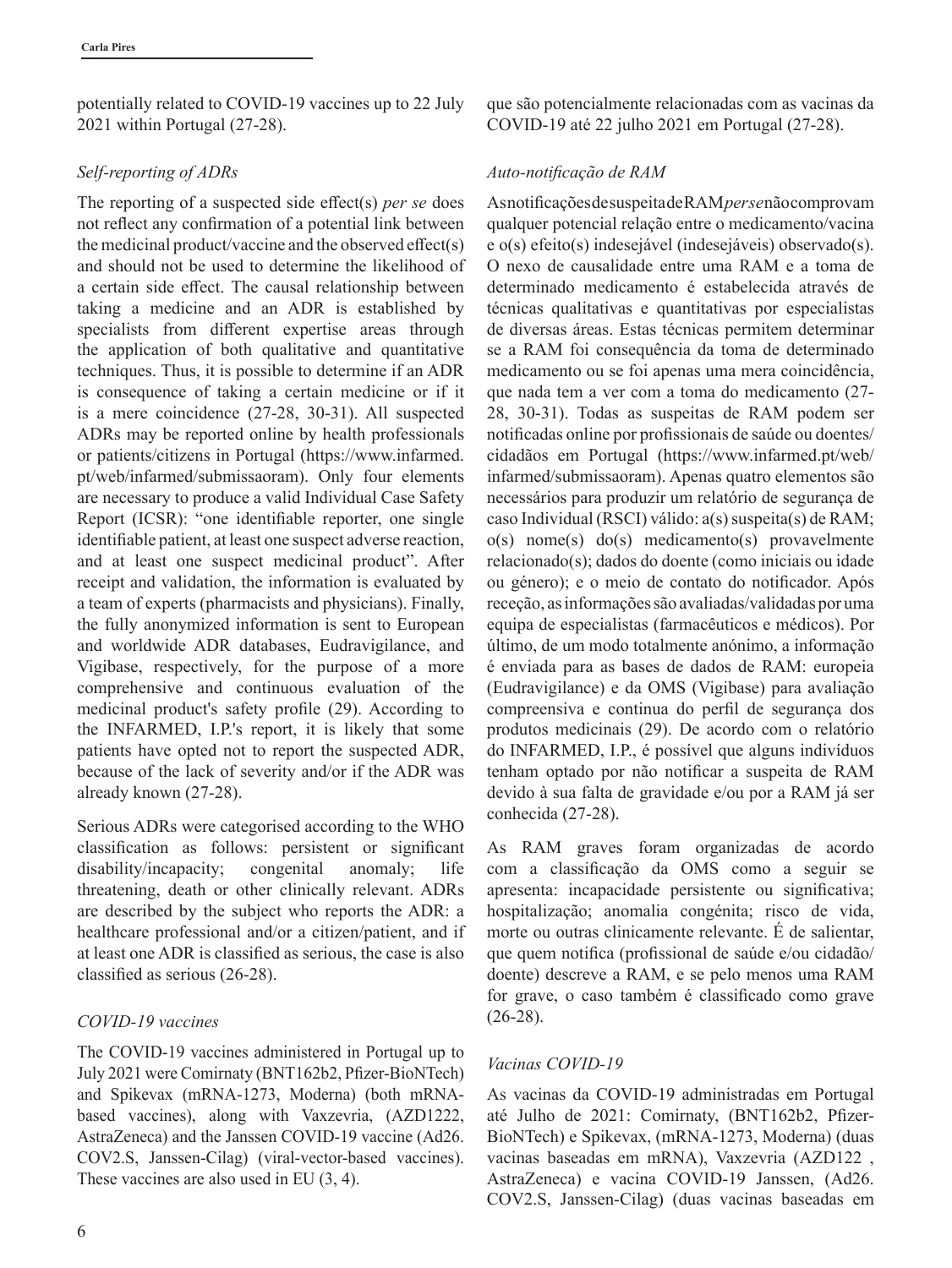## **Results**

Up to 22 July 2021, the number of cumulative administered vaccines was 11,002,983. According to the findings of the last national census (2021), there are 9,860,175 inhabitants in Portugal (4,684,642 men and 5,175,533 women) (32).

# *Reported ADRs*

The cumulative number of reported ADRs was 11,314 (100%) up to 22 July 2021 (36% serious and 64% nonserious): 1 ADR per 1,000 administered vaccines in Portugal, and 0.4 serious ADRs per 1,000 administered vaccines in Portugal (27-28). From the n=11,314 (100%) reported ADRs, the 15 most reported ADRs are presented in Table 1. The three most frequent ADRs were myalgia, headache, and pyrexia, with similar percentages (Table 1).

vetor viral). Estas vacinas também são utilizadas nos restantes países da UE (3, 4).

## **Resultados**

Até 22 julho 2021, o número cumulativo de vacinas administradas em Portugal foi de 11.002.983. De acordo com os resultados do último censo nacional (2021), existem 9.860.175 habitantes em Portugal (4.684.642 homens e 5.175.533 mulheres) (32).

## *RAM notificadas*

O número acumulado de RAM notificadas foi de 11.314 (100%) até 22 julho 2021 (36% graves e 64% não graves), com uma 1 RAM ou 0,4 RAM graves por cada 1.000 vacinas administradas em Portugal (27- 28). Das 11.314 (100%) RAM notificadas, as 15 RAM mais notificadas podem ser consultadas na Tabela 1. As três RAM mais frequentes foram mialgia, cefaleia e pirexia, com percentagens semelhantes (Tabela 1).

# **Table 1 -** Most reported ADRs (27-28) **Tabela 1 -** RAM mais notificadas (27-28)

| <b>ADR / RAM</b>                                             | N    | $\frac{0}{0}$ |  |  |
|--------------------------------------------------------------|------|---------------|--|--|
| Myalgia / Mialgia                                            | 3044 | 26.9          |  |  |
| Headache / Cefaleia                                          | 2927 | 25.9          |  |  |
| Pyrexia / Pirexia                                            | 2830 | 25            |  |  |
| Pain at the injection site /<br>Dor no local de injeção      | 2567 | 22.7          |  |  |
| Fatigue / Fadiga                                             | 1288 | 11.4          |  |  |
| Chills / Calafrios                                           | 1232 | 10.9          |  |  |
| Nausea / Náusea                                              | 1148 | 10.1          |  |  |
| Artralgia / Artralgia                                        | 913  | 8.1           |  |  |
| Generalized pain /<br>Dor generalizada                       | 711  | 6.3           |  |  |
| Lymphadenopathy /<br>Linfadenopatia                          | 642  | 5.7           |  |  |
| Dizziness / Tontura                                          | 638  | 5.6           |  |  |
| General malaise /<br>Mal-estar geral                         | 620  | 5.5           |  |  |
| Astenia / Astenia                                            | 546  | 4.8           |  |  |
| Vomiting / Vómitos                                           | 538  | 4.8           |  |  |
| Pain in the extremities /<br>Dor nas extremidades corporais: | 534  | 4.7           |  |  |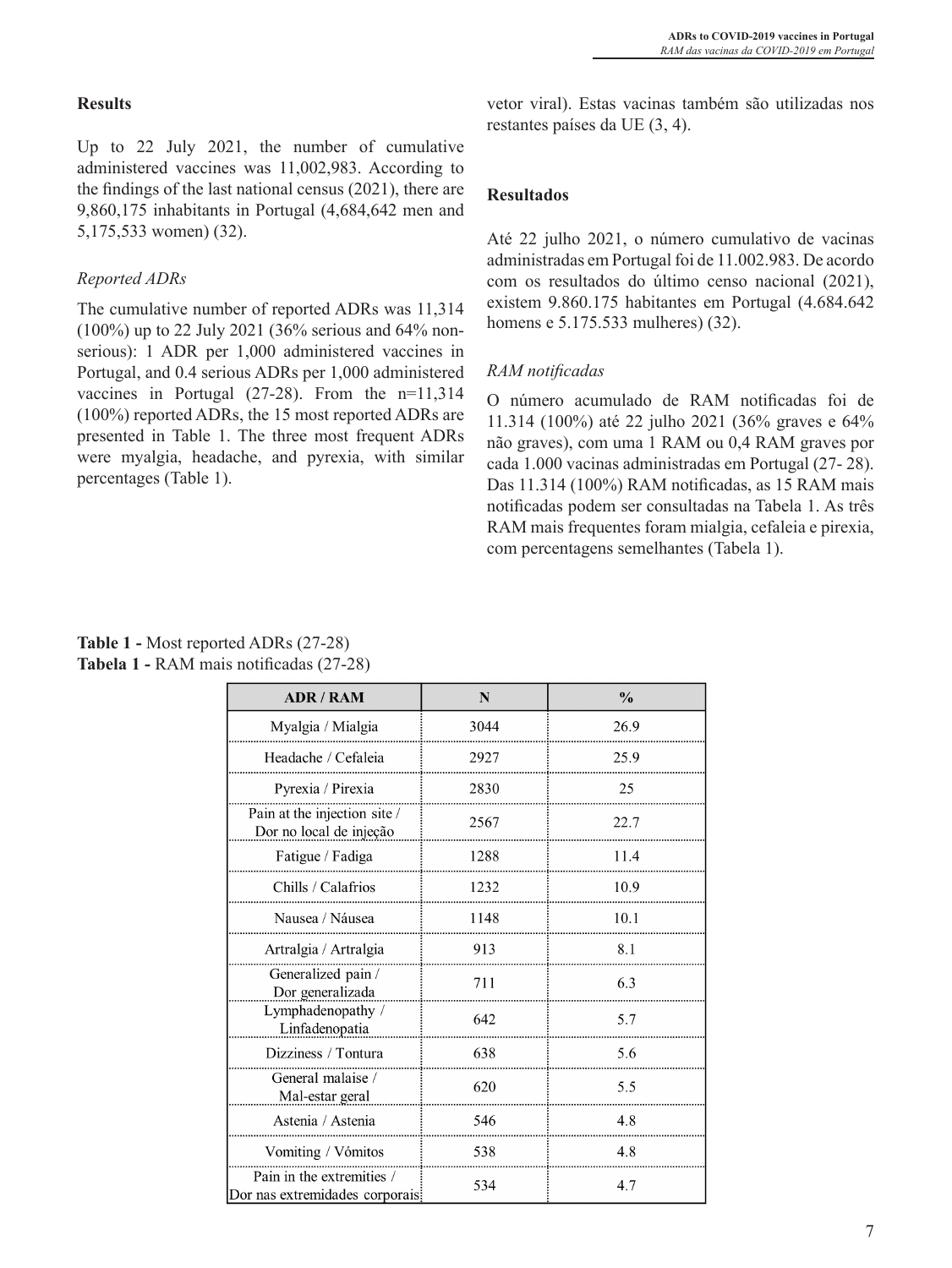### *Administered vaccines and ADRs per vaccine type*

Of the 11,002,983 (100%) administered vaccines in Portugal,  $67.4\%$  (n = 7,412,497) were Comirnaty (Pfizer-BioNTech), 18.2% (n = 2,003,932) were Vaxzevria (AstraZeneca),  $10.4\%$  (n = 1,141,821) were Spikevax (Moderna), and  $4.0\%$  (n = 444,733) were the Janssen COVID-19 Vaccine (Janssen-Cilag) (Figure 1) (27-28). The number of reported ADRs per vaccine type up to 22 July 2021 were as follows: Comirnaty (Pfizer-BioNTech) (n = 6,485), Spikevax (Moderna)  $(n = 970)$ , Vaxzevria (AstraZeneca)  $(n = 3,480)$ , and COVID-19 Vaccine Janssen (Janssen-Cilag) (n = 379), with the highest number of reported ADRs per 1,000 administered vaccines for Vaxzevria (AstraZeneca) (1.7), followed by Comirnaty (Pfizer-BioNTech) and COVID-19 Vaccine Janssen (Janssen-Cilag), with equal values (0.9), and the lowest value for Spikevax (Moderna) (0.8) (28).

#### *ADRs per gender*

The reporting of suspected ADRs was more prevalent in women (n = 7,800, 68.9%) than men (n = 2,615, 23.1%). The sex was classified as unknown in 7.9% of ICSR (n = 899) (27-28).

#### *Vacinas administradas e RAM por tipo de vacina*

Das 11.002.983 (100%) vacinas administradas em Portugal:  $67,4\%$  (n = 7.412.497) Comirnaty (Pfizer-BioNTech), 18,2% (n = 2.003.932) Vaxzevria (AstraZeneca), 10,4% (n = 1.141.821) Spikevax (Moderna) e 4,0% (n = 444.733) a vacina COVID-19 Janssen (Janssen-Cilag) (Figura 1) (27-28). O número de RAM notificadas por tipo de vacina até 22 julho 2021 foi o seguinte: Comirnaty (Pfizer-BioNTech) (n  $= 6.485$ ), Spikevax (Moderna) (n  $= 970$ ), Vaxzevria  $(AstraZeneca)$  (n = 3.480) e a vacina COVID-19 Janssen (Janssen-Cilag) (n = 379), com o número mais alto de RAM notificadas por 1.000 vacinas administradas para a Vaxzevria (AstraZeneca) (1,7), seguido da Comirnaty (Pfizer-BioNTech) e da vacina COVID-19 Janssen (Janssen-Cilag), com valores iguais (0,9) e com o menor valor a Spikevax (Moderna) (0,8) (28).

### *RAM por género*

A notificação de suspeita de RAM foi mais prevalente em mulheres ( $n = 7.800, 68.9\%$ ) comparativamente aos homens (n = 2.615, 23,1%). Em 7,9% dos casos (n = 899) o género foi classificado como desconhecido (27- 28).



**Figure 1 -** Percentage of vaccines administered by brand in Portugal (27-28). **Figura 1 -** Percentagem de vacinas administradas por marca em Portugal (27-28).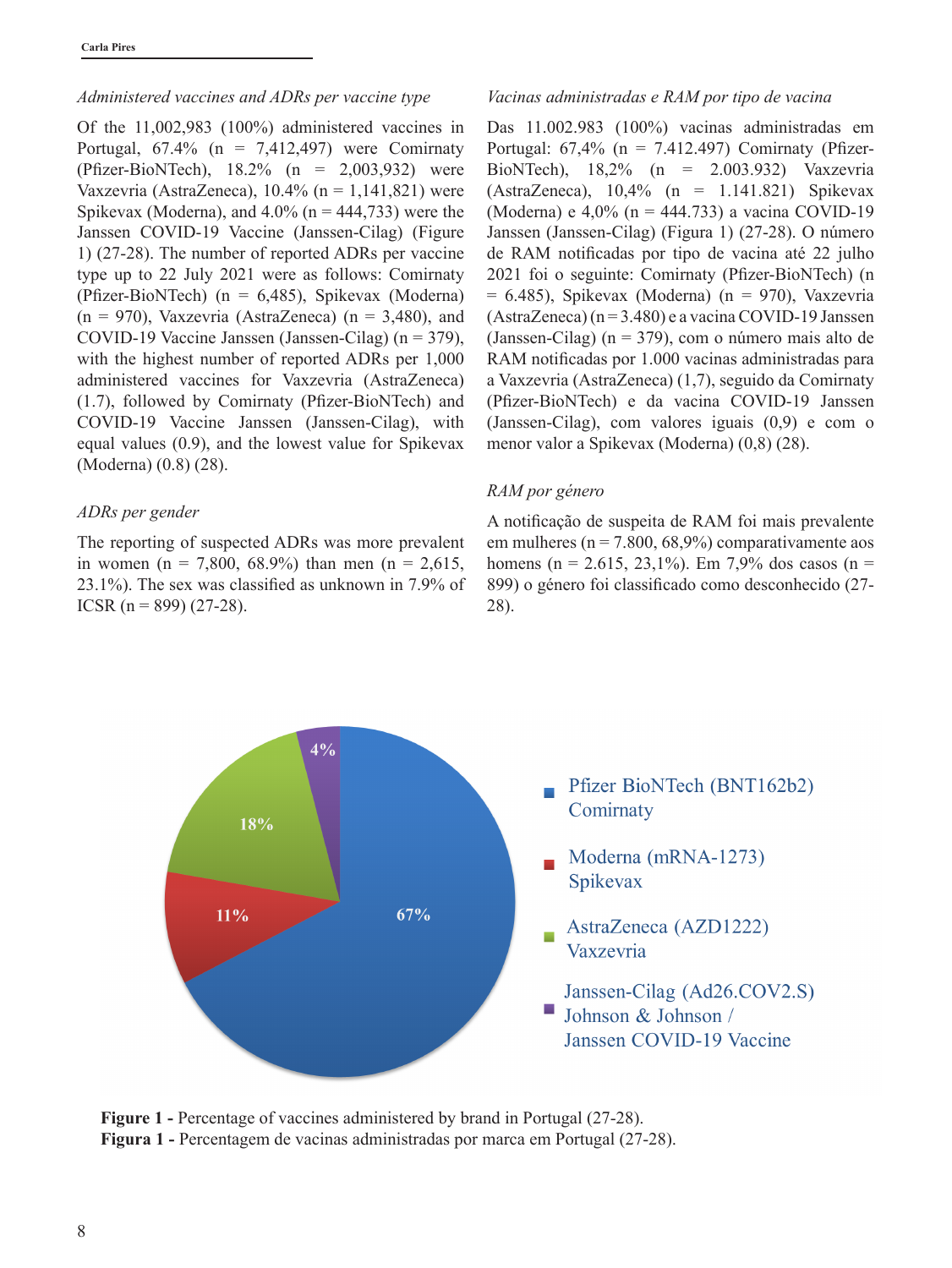| Age group<br>(years old) /<br>Faixa etária<br>(número de anos) | <b>Serious ADR /</b><br><b>RAM</b> grave | Non-serious ADR /<br>RAM não grave |  |  |
|----------------------------------------------------------------|------------------------------------------|------------------------------------|--|--|
| ${<}2*$                                                        | $\theta$                                 | 7                                  |  |  |
| $2 - 15$                                                       | $\theta$                                 | $\theta$                           |  |  |
| $16-19**$                                                      | 11                                       | $\overline{4}$                     |  |  |
| $20 - 29$                                                      | 377                                      | 771                                |  |  |
| 30-39                                                          | 702                                      | 1359                               |  |  |
| 40-49                                                          | 842                                      | 1368                               |  |  |
| 50-59                                                          | 720                                      | 1192                               |  |  |
| 60-69                                                          | 482                                      | 800                                |  |  |
| 70-79                                                          | 345                                      | 516                                |  |  |
| 80-89                                                          | 207                                      | 166                                |  |  |
| $\geq 90$                                                      | 59                                       | 51                                 |  |  |
| Unknown /<br>Desconhecido                                      | 268                                      | 1067                               |  |  |
| Total (%)                                                      | 4015 (36%)                               | 7299(64%)                          |  |  |

| <b>Table 2 - Distribution of reported ADR per age group (27-28)</b> |
|---------------------------------------------------------------------|
| Tabela 2 - Distribuição de RAM notificadas por faixa etária (27-28) |

*\* All reported ADR were non-serious, such fever, regurgitation, or irritability in children whose mothers had been vaccinated. /* 

*\* Todas as RAM notificadas foram não graves, como febre, regurgitação ou irritabilidade em crianças cujas mães foram vacinadas.*

*\*\* The serious ADR were not related to sequelae. These serious events were related to already known ADR (i.e., ADR described in Summaries of Product Characteristics (SmPC) and in Package Leaflets (PL)), such as allergic reactions./* 

*\*\* As RAM graves notificadas não estavam relacionadas com sequelas. Esses eventos graves foram relacionados a RAM já conhecidas (ou seja, RAM descritas nos Resumos das Características dos Medicamentos (RCM) e Folhetos Informativos (FI) das vacinas), como reações alérgicas.* 

| Table 3 - Distribution of the reported ADRs per age group and with at least one dose of COVID-19 vaccine (27-28).      |
|------------------------------------------------------------------------------------------------------------------------|
| <b>Tabela 3 -</b> Distribuição da RAM notificadas por faixa etária e pelo menos uma dose da vacina COVID-2019 (27-28). |

| Age group /<br>Grupo etário | At least one<br>vaccine dose /<br>Pelo menos uma<br>dose de vacina | Serious / Grave | % of serious cases  <br>per (at least) one<br>dose / % de casos<br>graves por pelo<br>menos uma dose | Non serious /<br>Não-grave | % of non-serious<br>cases per (at least)<br>one dose /<br>% de casos não<br>graves por pelo<br>menos uma dose | Total* | % of total cases<br>per (at least) one<br>dose/<br>% Total de casos<br>por pelo menos<br>uma dose |
|-----------------------------|--------------------------------------------------------------------|-----------------|------------------------------------------------------------------------------------------------------|----------------------------|---------------------------------------------------------------------------------------------------------------|--------|---------------------------------------------------------------------------------------------------|
| $0 - 49$                    | 2531237                                                            | 1932            | 0.076                                                                                                | 3509                       | 0.139                                                                                                         | 5441   | 0.215                                                                                             |
| 50-79                       | 3654721                                                            | 1547            | 0.042                                                                                                | 2508                       | 0.069                                                                                                         | 4055   | 0.111                                                                                             |
| $\geq 80$                   | 679085                                                             | 266             | 0.039                                                                                                | 217                        | 0.032                                                                                                         | 483    | 0.071                                                                                             |

*\*Serious plus non-serious / \* Grave mais não grave*

# *ADRs per age group and at least one dose of COVID-19 vaccine*

The distribution of the reported ADRs per age group is presented in Table 2. The distribution of the reported ADR (serious vs. non-serious and total) per age group (up to 22 July 2021) and at least one dose of COVID-2019 vaccine (up to 25 July 2021)<sup>1</sup> is presented in Table 3. (27-28).

# *RAM por faixa etária e por pelo menos uma dose da vacina COVID-19*

A distribuição de RAM notificadas por faixa etária encontra-se na Tabela 2. A distribuição de RAM notificadas (graves vs. não graves e total) por faixa etária (até 22 julho 2021) e pelo menos uma dose da vacina COVID-2019 (até 25 julho 2021)<sup>1</sup> está disponível na Tabela 3 (27-28).

*<sup>1</sup> DGS – Direcção Geral de Saúde. Portuguese Report of Vaccination. Week 29 (27/12/2020 to 25/07/2021). Available online: https://static-storage.dnoticias.pt/www-assets.dnoticias.pt/ documents/Relatorio\_Vacinacao\_Week29.pdf*

*<sup>1</sup> DGS – Direcção Geral de Saúde. Portuguese Relatório de vacinação. Semana 29 (27/12/2020 até 25/07/2021). Disponível online: https://static-storage.dnoticias.pt/www-assets.dnoticias.pt/ documents/Relatorio\_Vacinacao\_Week29.pdf*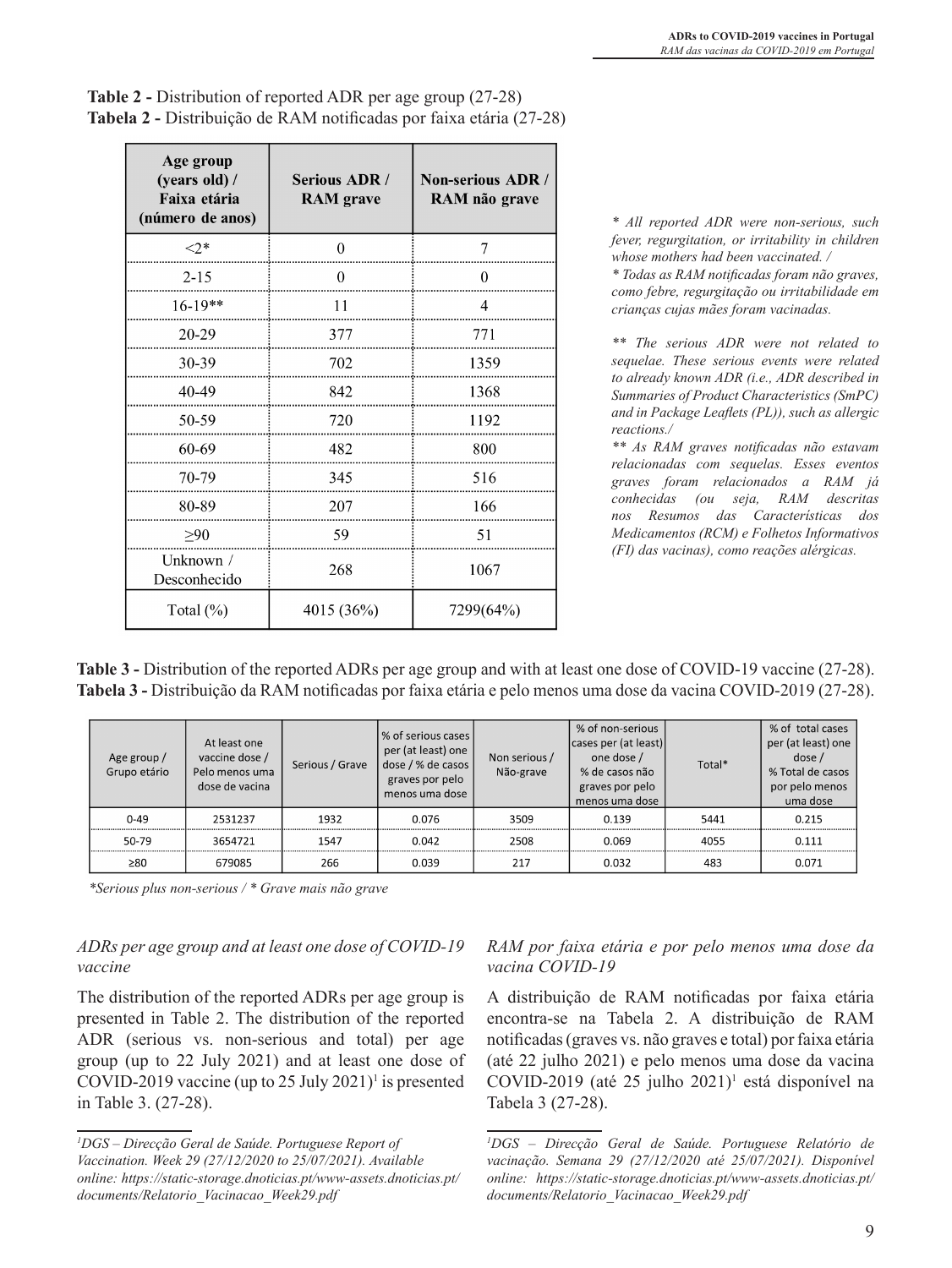The percentage (serious, non-serious and total) of reported ADRs with at least one dose of COVID-19 vaccine decreased per age group (i.e., % of ADRs per age groups:  $0-49 > 50-79 \ge 80$ . The highest % was found in the group of 0-49 years old, followed by the groups of 50-79 years old and ≥80 years old, respectively (Table 3). It should be considered that ADRs were reported up to 22 July 2021, but the number of vaccinated people with at least one dose was only identified on 25 July 2021 (Table 3).

### **Discussion**

### *The most reported ADRs*

Among the most frequently reported ADRs of COVID-19 vaccines have been pain, swelling, fever, fatigue, chills, myalgia, arthralgia, headache, itching, and redness (33-35). Other local and/or systemic ADRs were also reported, such as vomiting, nausea, or dizziness (34-35). Thus, the most reported ADRs in the present study seems to be congruent with those reported in the literature, which contributes to supporting the validity of the data from the present study.

According to INFARMED, I.P., the most reported ADRs were within the reactogenic profile of any vaccine. These ADRs were identified during clinical trials of COVID-19 vaccines and are included in Summaries of Product Characteristics (SmPC) and in Package Leaflets (PL). Approximately 15.3 million COVID-19 vaccine doses were given in Australia up to 15 August 2021: the most frequent side effects included injection-site reactions, headache, myalgia, fever, and chills, which are among the most reported side effects in Portugal up to 22 July 2021 (33).

In general, the discomfort associated with these ADRs was resolved in a few hours/days, without the need of medical intervention and without (further) sequelae (27-28, 33). A study including 599 German healthcare workers reported that the majority (84.9%) of side effects resolved within 1–3 days after vaccination: Comirnaty (Pfizer-BioNTech) and Spikevax (Moderna) vaccine (mRNA-based vaccines;  $n = 474$ ), and 125 Vaxzevria (AstraZeneca) (viral vector-based vaccine) (36).

A percentagem de RAM (graves, não graves e total) notificadas por sujeitos com pelo menos uma dose da vacina COVID-19 diminuiu por faixa etária (i.e., % de RAM por grupo etário:  $0-49 > 50-79 \ge 80$ ). A maior % de RAM foi identificada no grupo de 0-49 anos, seguida dos grupos de 50-79 anos e ≥80 anos, respetivamente (Tabela 3). Deve-se considerar que as RAM foram notificadas até 22 julho 2021, mas o número de vacinados com pelo menos uma dose foi identificado em 25 de julho de 2021 (Tabela 3).

### **Discussão**

### *RAM mais notificadas*

Entre as RAM das vacinas da COVID-19 mais frequentemente notificadas estão: dor, inchaço, febre, fadiga, calafrios, mialgia, artralgia, cefaleia, prurido e vermelhidão (33-35). Além destas, também foram notificadas outras RAM locais e/ou sistémicas, nomeadamente vómitos, náuseas ou tonturas (34-35). Assim, as RAM mais notificadas no presente estudo parecem ser congruentes com as descritas na literatura, o que contribui para corroborar a validade dos dados.

De acordo com o INFARMED, I.P., as RAM mais notificadas estão dentro do perfil de RAM reatogénicas de qualquer vacina. Essas RAM foram identificadas durante os ensaios clínicos das vacinas da COVID-19 e estão incluídas nos resumos de características dos medicamentos (RCM) e nos folhetos informativos (FI). Aproximadamente 15,3 milhões de doses da vacina da COVID-19 foram administradas na Austrália até 15 agosto 2021: os efeitos indesejáveis/RAM mais frequentes incluem reações no local da injeção, cefaleia, mialgia, febre e calafrios, que também se encontram entre os efeitos indesejáveis/RAM mais notificados em Portugal até 22 julho 2021 (33).

Em geral, as RAM resolveram-se em poucas horas/ dias, sem necessidade de intervenção médica e sem deixar sequelas (27-28, 33). Além disso, a maioria das RAM (84,9%) regrediram/resolveram-se no prazo de 1 a 3 dias após a vacinação num estudo com 599 profissionais de saúde alemães: vacinas da Comirnaty (Pfizer-BioNTech) e da Spikevax (Moderna) (vacinas baseadas em mRNA; n = 474) e 125 da AstraZeneca (vacina baseada em vetor viral) (36).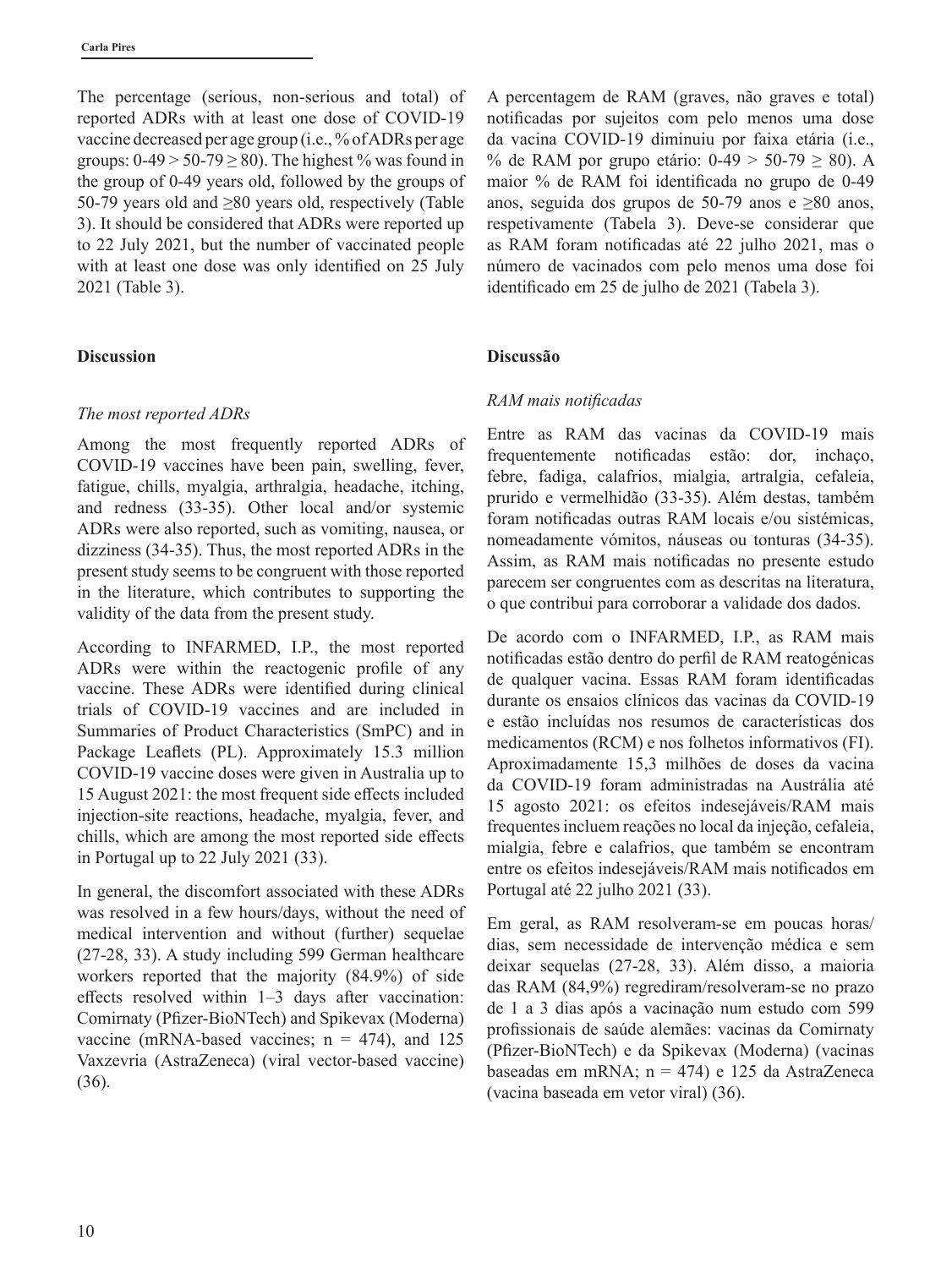## *ADRs per age group and with at least one dose of COVID-19 vaccine*

The highest percentage of notified ADRs was found in the 0-49 year old group, followed by the groups of 50- 79 years old and ≥80 years old, for both serious and non-serious ADRs re(Table 3). The differences between age groups may be explained because younger adults are more prone to have ADRs than older individuals (e.g., due to a higher immunologic response) or because younger adults are more accustomed to reporting ADRs online.

A higher prevalence of ADRs with COVID-19 vaccines in younger receipients is also reported in official publications (10). In a study describing the characteristics of ADR reports following COVID-19 vaccination (n = 8,976) with the mRNA vaccines authorized by the Food and Drug Administration (FDA) in the USA, younger adults (18 to 64 years) reported more adverse events following COVID-19 vaccination compared to older adults, but the latter were more likely to report serious adverse events, such as death, permanent disability, and hospitalization (14 December 2020 to 22 January 2021) (11). A significant increased risk of side effects was identified in the younger age group  $(\leq 39)$  years old) with mRNA-based or viral vector-based vaccines (599 healthcare professionals) (15).

# *Gender*

There were more suspected ADRs from COVID-19 vaccines in women (68.9%) than in men (23.1%), which follows the general ADR reporting profile for all medicinal products in Portugal, which may be explained by the following facts: women may give more attention to health issues than men (27-28) or women may be more prone to develop ADRs than men (13-14). It did not seem appropriate to identify possible differences between ADRs of COVID-19 vaccines per gender using only the present data, therefore additional clinical studies are recommended. These findings are aligned with the data from the EudraVigilance database on 5 September 2021: COVID-19 mRNA vaccine Spikevax (Moderna) (CX-024414) (74,306, 69.4% women; 31,782, 29.7% male; 972, 0.9% not specified; total 107,060, 100%); COVID-19 mRNA vaccine Comirnaty (Pfizer-BioNTech; Tozinameran) (290,099, 72.3% women; 105,137, 26.2% male; 6,264, 1.6% not specified; total 401,500, 100%); COVID-19 vaccine Vaxzevria (AstraZeneca) (ChAdOx1 nCOV-19) (263,671, 71.8% women; 94,407, 25.7% male; 9,046, 2.5% not specified; total 367,124, 100%); and COVID-19 vaccine Janssen (Janssen-Cilag) (AD26.

# *RAM notificadas por faixa etária e com pelo menos uma dose da vacina COVID-19*

A maior percentagem de RAM verificou-se no grupo dos 0-49 anos, seguido pelos grupos de 50-79 anos e ≥80 anos, para ambos os tipos de RAM notificadas (graves ou não graves) (Tabela 3). As diferenças entre as faixas etárias podem ser explicadas porque os adultos mais jovens são mais propensos a ter RAM do que os idosos, por exemplo, devido a uma resposta imunológica superior ou habilitados/preparados para notificar RAM on-line.

Uma prevalência superior de RAM, em indivíduos mais jovens vacinados com vacinas COVID-19, também consta noutras publicações oficiais (10). Num estudo relativo às vacinas de mRNA autorizadas pela Food and Drug Administration (FDA) nos EUA ( $n =$ 8.976 participantes), os adultos mais jovens (18 a 64 anos) apresentaram mais RAM após a vacinação da COVID-19 em comparação com os adultos mais idosos. Ainda que os mais idosos tivessem sido mais propensos a manifestar RAM graves como morte, incapacidade permanente e hospitalização (14 dezembro 2020 a 22 janeiro 2021) (11). Num estudo com 599 profissionais de saúde, também se verificou um aumento significativo do risco de efeitos indesejáveis na faixa etária mais jovem (≤39 anos) com as vacinas de mRNA ou de vetor viral (15).

# *Género*

Verificaram-se mais suspeitas de RAM de vacinas da COVID-19 em mulheres (68,9%) do que em homens (23,1%), o que segue o perfil geral de notificação de RAM para todos os produtos medicinais em Portugal. Esta situação pode ser explicada pelos seguintes factos: as mulheres parecem dar mais atenção aos problemas de saúde do que os homens (27-28) ou as mulheres podem ser mais propensas a desenvolver RAM do que os homens (13-14). Assim, apenas com base nos dados atuais, não se considerou apropriado identificar eventuais diferenças na prevalência de RAM por género relativamente às vacinas da COVID-19. São recomendados estudos clínicos adicionais. Os presentes resultados estão alinhados com os dados da base EudraVigilance (5 setembro 2021): vacina de mRNA COVID-19 Spikevax (Moderna) (CX-024414) (74.306, 69,4% mulheres; 31.782, 29,7% homens; 972, 0,9% não especificado; total 107.060, 100%); Vacina de mRNA COVID-19 Comirnaty (Pfizer-BioNTech; Tozinameran) (290.099, 72,3% mulheres; 105.137, 26,2% homens; 6.264, 1,6% não especificado; total 401.500, 100%); vacina COVID-19 AstraZeneca (ChAdOx1 nCOV-19;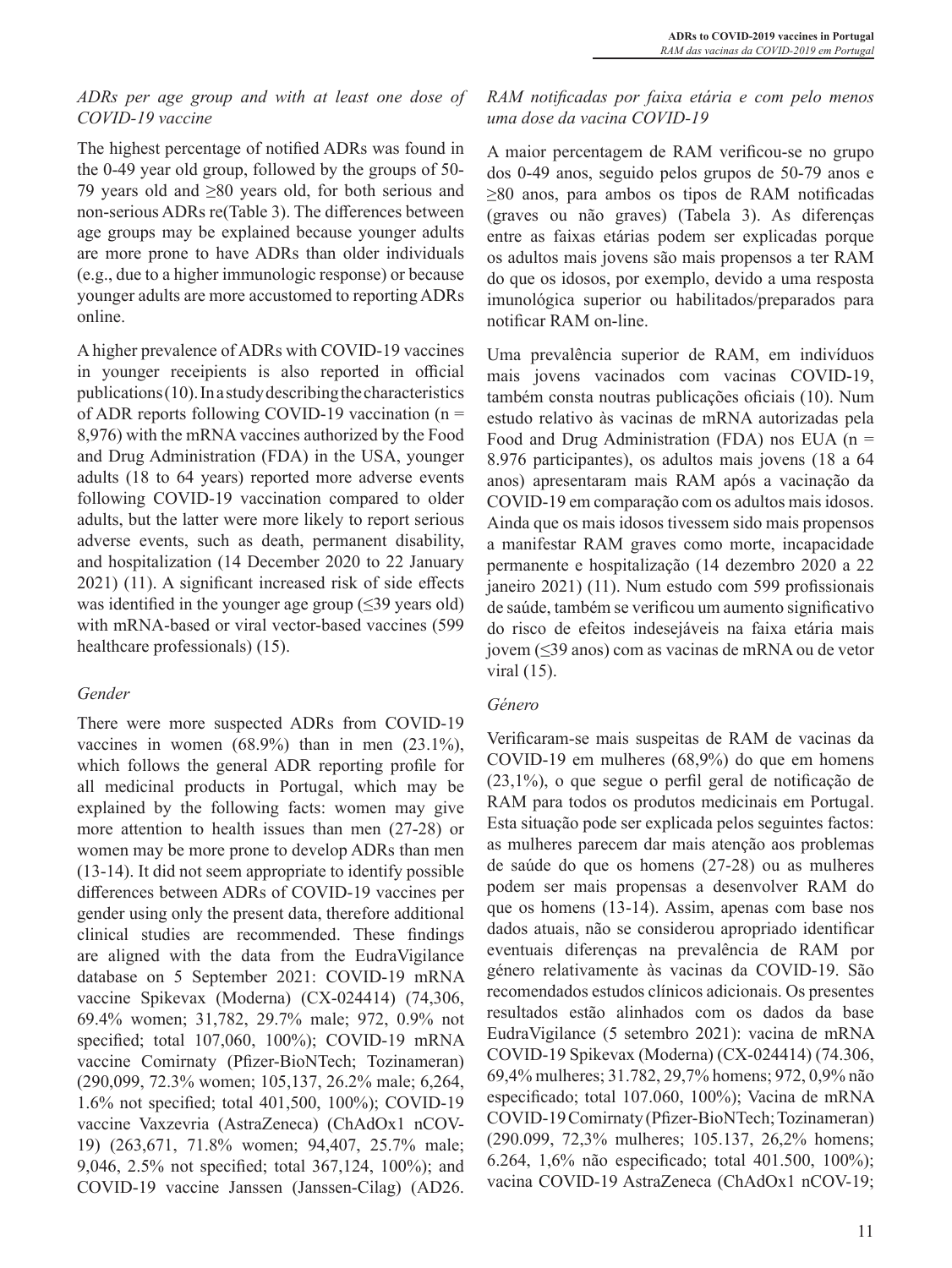COV2.S) (15,415, 59.6% women; 10,107, 39.1% male; 328, 1.3% not specified; total 25,850, 100%) (31). Men may need to be motivated to more frequently report ADRs of COVID-19 vaccines in the EU, including Portugal.

Gender may be correlated with the prevalence of certain ADRs per COVID-19 vaccine. For instance, women may develop more ADRs than men, because they produce a higher immune response than men (11, 13, 15). In opposition to these findings, men were more likely to report serious adverse events, death, and hospitalization compared to women in a study with the two mRNA COVID-19 vaccines that received emergency authorization in the USA (14 December 2020 to 22 January 2021) (11). Thus, more studies are recommended regarding this topic (e.g., additional tailored clinical studies), namely sex and gender differences should be evaluated in the clinical trials of vaccines against COVID-19 (37).

Additionally, a questionnaire on ADRs may be provided to all subjects in the days following COVID-19 vaccination, or social studies may be implemented to better understand the differences between women and men on the profile of ADRs and the motivations to report ADRs. Preferably, these questionnaires should also be paper based, because some citizens have limited digital skills. A voluntary, smartphone-based safety surveillance system was developed by the Centers for Disease Control and Prevention (CDC) to provide information on adverse reactions after COVID-19 vaccination. The platform was effective, since voluntary reports to v-safe did not find unexpected patterns of adverse reactions after an additional dose of COVID-19 vaccine (n=12,591 participants). (38).

# *Administered vaccines and ADRs per vaccine type*

The most administered vaccine in Portugal was Comirnaty (Pfizer-BioNTech), representing around 70% of all administered vaccines up to 22-7-2021 (27- 28). A similar percentage was achieved in EU, with Comirnaty (Pfizer-BioNTech) representing 72% of all administered doses of COVID-2019 vaccines in EU up to 28 April 2021 (39). This similar profile/proportion of administration of Comirnaty may be justified by similar vaccination policies within the EU. Among other the EU Vaccines Strategy aims to "ensure the quality, safety and efficacy of vaccines", "to secure timely access to vaccines for Member States and their population while leading the global solidarity effort", "to ensure equitable and affordable access for all in the EU to an affordable vaccine as early as possible",

vetor viral) (263.671, 71,8% mulheres; 94.407, 25,7% homens; 9.046, 2,5% não especificado; total 367.124, 100%); e a vacina COVID-19 Janssen (Janssen-Cilag) (AD26.COV2.S; vetor viral) (15.415, 59,6% mulheres; 10.107, 39,1% homens; 328, 1,3% não especificado; total 25.850, 100%) (31). Deste modo, os homens podem ter de ser motivados para notificarem com mais frequência RAM das vacinas da COVID-19 na UE, incluindo em Portugal.

A prevalência de certas RAM por vacina da COVID-19 pode ser diferente entre homens e mulheres. Por exemplo, as mulheres podem desenvolver mais RAM do que os homens, porque produzem respostas imunes superiores às dos homens (11, 13, 15). Por oposição, num estudo com as duas vacinas COVID-19 de mRNA que receberam autorização de emergência nos EUA (14 dezembro 2020 a 22 janeiro 2021), os reações adversas graves, morte e hospitalização foram mais propensos em homens comparativamente às mulheres (11). Assim, são recomendados mais estudos sobre este tópico (p. ex.,estudos clínicos), sendo que as diferenças de prevalência das RAM por grupo etário ou género devem ser consideradas/analisados nos ensaios clínicos das vacinas da COVID-19 (37).

Além disso, pode ser disponibilizado um questionário sobre RAM a todos os indivíduos nos dias seguintes à vacinação da COVID-19, ou podem eventualmente ser implementados estudos sociais para compreender melhor as diferenças entre as motivações dos homens e das mulheres no que concerne à notificação de RAM. Os questionários também devem ser fornecidos em suporte de papel, uma vez que alguns cidadãos têm habilidades/ capacidades digitais limitadas. Por exemplo, um sistema voluntário de segurança das vacinas da COVID-19 foi desenvolvido pelo Centro de Controle e Prevenção de Doenças (CDC), tendo por base uma plataforma digital em smartphones para fornecer informações sobre RAM após a vacinação. A plataforma foi eficaz, na medida em que as notificações voluntárias ao v-safe não encontraram padrões inesperados de reações adversas após uma dose adicional da vacina COVID-19 (n=12.591 participantes). (38).

# *Vacinas administradas e RAM por tipo de vacina*

A Comirnaty (Pfizer-BioNTech) foi a vacina mais utilizada em Portugal, representando cerca de 70% de todas as vacinas administradas até 22 julho 2021 (27- 28). Uma percentagem semelhante foi alcançada na UE, com a Comirnaty (Pfizer-BioNTech) representando 72% de todas as doses administradas de vacinas COVID-2019 até 28 abril 2021 (39). A semelhança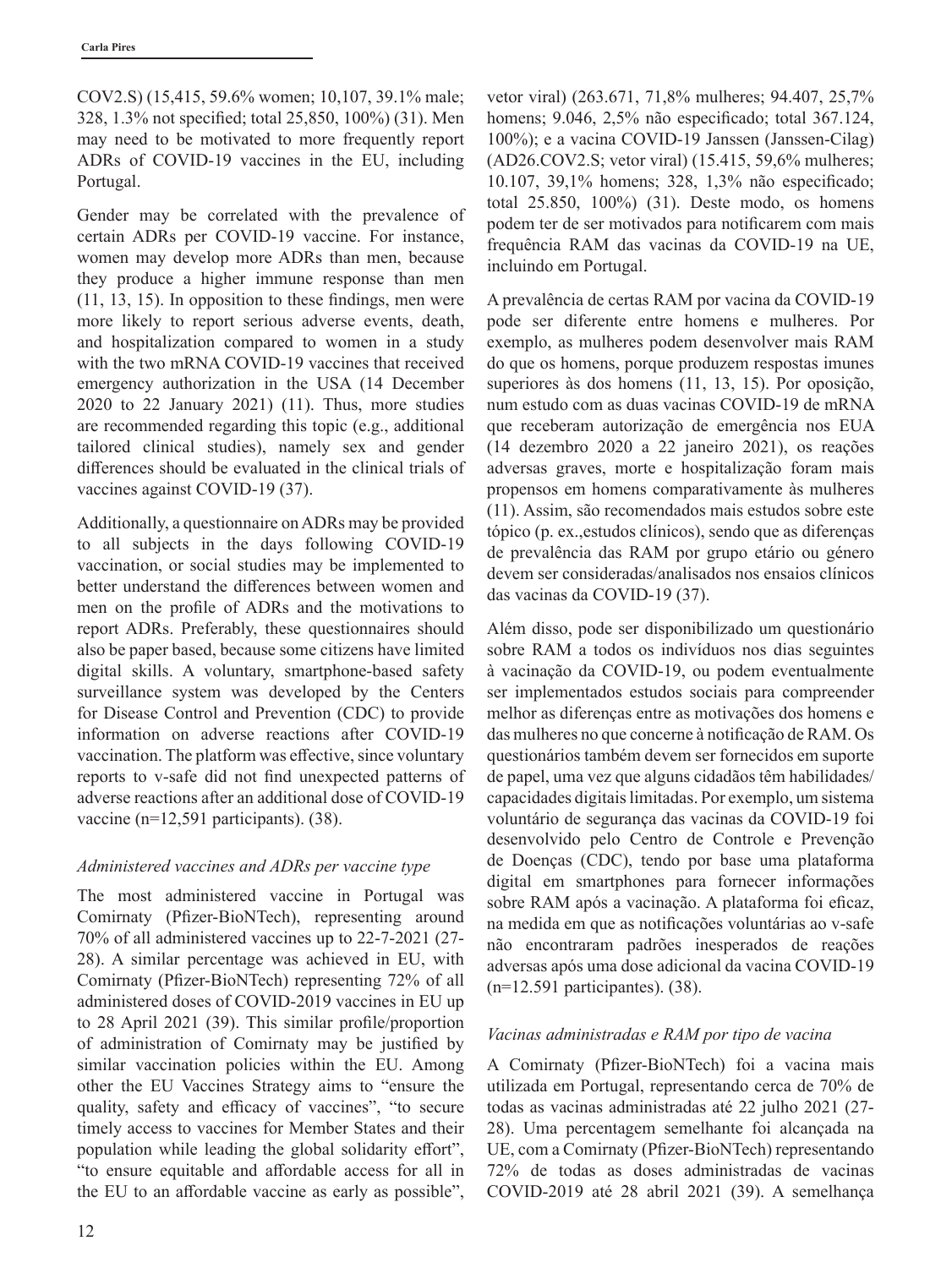and "to make sure that preparations are made in EU countries regarding the roll-out of safe and effective vaccines, addressing transportation and deployment needs, and identifying priority groups." Additionally, the European Commission decided to implement an advanced purchase agreements on COVID-19 vaccines and a centralized approach on procuring COVID-19 vaccines on behalf of the Member States (40).

Overall, Portugal had 1 only ADR per 1,000 administered vaccines from the 11,314 reported ADRs (100%) up to 22 July 2021 (27-28). On 30 September 2021, there were 1.2 reported ADRs per 1000 administered COVID-2019 vaccines in EU (41). These findings are indicative of a similar and low ADR reporting rate in Portugal and EU. In contrast, Australia comparatively registered 3.3 ADRs per 1,000 administered vaccines from the 50,597 reported ADRs (100%) up to 15 August 2021 (33). These differences may be due to a lower ADR reporting rate in Portugal/ EU than in Australia, and/or the types of COVID-19 vaccines administered. In Portugal, Comirnaty (Pfizer-BioNTech), Spikevax (Moderna), Janssen COVID-19 Vaccine (Janssen-Cilag), and Vaxzevria (AstraZeneca) vaccines were administered. In Australia, Comirnaty (Pfizer-BioNTech) and Vaxzevria (AstraZeneca) vaccines were administered. COVID-19 vaccines ADRs may be under-reported to medicines agencies (42). Thus, post-vaccination surveys on vaccine efficacy and safety and more post-vaccination studies regarding safety and efficacy are recommended to all recipients. Post-vaccination surveys may be a more appropriate tool to monitor the safety of COVID-19 vaccines than the usual pharmacovigilance reporting systems. For instance, these questionnaires may be delivered by health authorities through national websites of vaccination certificates.

In the present study, Comirnaty (Pfizer-BioNTech), Spikevax (Moderna) (mRNA vaccines), and COVID-19 Vaccine Janssen (Janssen-Cilag) (adenovirus vector vaccine) presented a similar number of notified ADRs per 1,000 administered vaccines, while Vaxzevria (AstraZeneca) (adenovirus vector vaccine) presented a slightly higher number of reported ADRs per 1,000 administered vaccines (27-28, 43). These findings are supported by other studies, with Vaxzevria (AstraZeneca)/AZD1222 presenting more reported ADRs than Comirnaty (Pfizer-BioNTech)/BNT162b2. Of 1,520 health workers, 80 received 2 doses of BNT162b2 vaccine and 1,440 received a first dose of AZD1222 vaccine: 52.5% and 76.2% of subjects do perfil/proporção de vacinas de Comirnaty (Pfizer-BioNTech) administradas entre Portugal e a UE pode ser justificado pela adoção de políticas de vacinação semelhantes. Entre outros, a estratégia de vacinação da UE visa "garantir a qualidade, segurança e eficácia das vacinas", "garantir o acesso oportuno às vacinas para os Estados-Membros e suas populações, liderando o esforço global de solidariedade", "garantir o acesso equitativo e acessível a uma vacina para todos na UE, no mais curto espaço de tempo" e "garantir que as devidas diligências são tomadas nos países da UE em relação à distribuição de vacinas seguras e eficazes, tendo em conta as necessidades de transporte/distribuição e identificação de grupos prioritários". Além disso, a Comissão Europeia estabeleceu acordos sofisticados de compra de vacinas da COVID-19 através de uma abordagem centralizada na aquisição destas vacinas em nome dos Estados-Membros (40).

Globalmente, Portugal registou apenas 1 RAM por cada 1.000 vacinas administradas das 11.314 RAM notificadas (100%) até 22 julho 2021 (27-28). Na UE, verificou-se 1,2 RAM por cada 1.000 vacinas COVID-2019 administradas em 30 setembro 2021 (41). Portugal e a UE apresentaram perfis semelhantes e baixos de RAM. No entanto, na Austrália a proporção foi comparativamente superior com 3,3 RAM por 1.000 vacinas administradas das 50.597 RAM notificadas (100%) até 15 agosto 2021 (33). Estas diferenças podem dever-se a uma menor notificação de RAM em Portugal/UE comparativamente à Austrália e/ ou aos tipos de vacinas COVID-19 administradas em ambos os territórios: Portugal: Comirnaty (Pfizer-BioNTech), Spikevax (Moderna), vacina COVID-19 Janssen (Janssen-Cilag) e Vaxzevria (AstraZeneca) vs. Austrália: Vacinas Comirnaty (Pfizer-BioNTech) e Vaxzevria (AstraZeneca). Como as RAM das vacinas da COVID-19 podem ser subnotificadas às agências do medicamento (42), são recomendadas mais investigações pós-vacinação sobre a eficácia e segurança das vacinas em todos os indivíduos vacinados. Questionários pósvacinação podem constituir uma ferramenta mais adequada do que as habituais notificações utilizadas pelos sistemas de farmacovigilância para monitorizar a segurança das vacinas da COVID-19. Por exemplo, os sites nacionais dos certificados de vacinação podem ser utilizados para distribuir e administrar esses questionários.

No presente estudo, as vacinas: Comirnaty (Pfizer-BioNTech) e Spikevax (Moderna) (vacinas de mRNA) e vacina COVID-19 Janssen (Janssen-Cilag) (vacina de vetor de adenovírus) apresentaram um número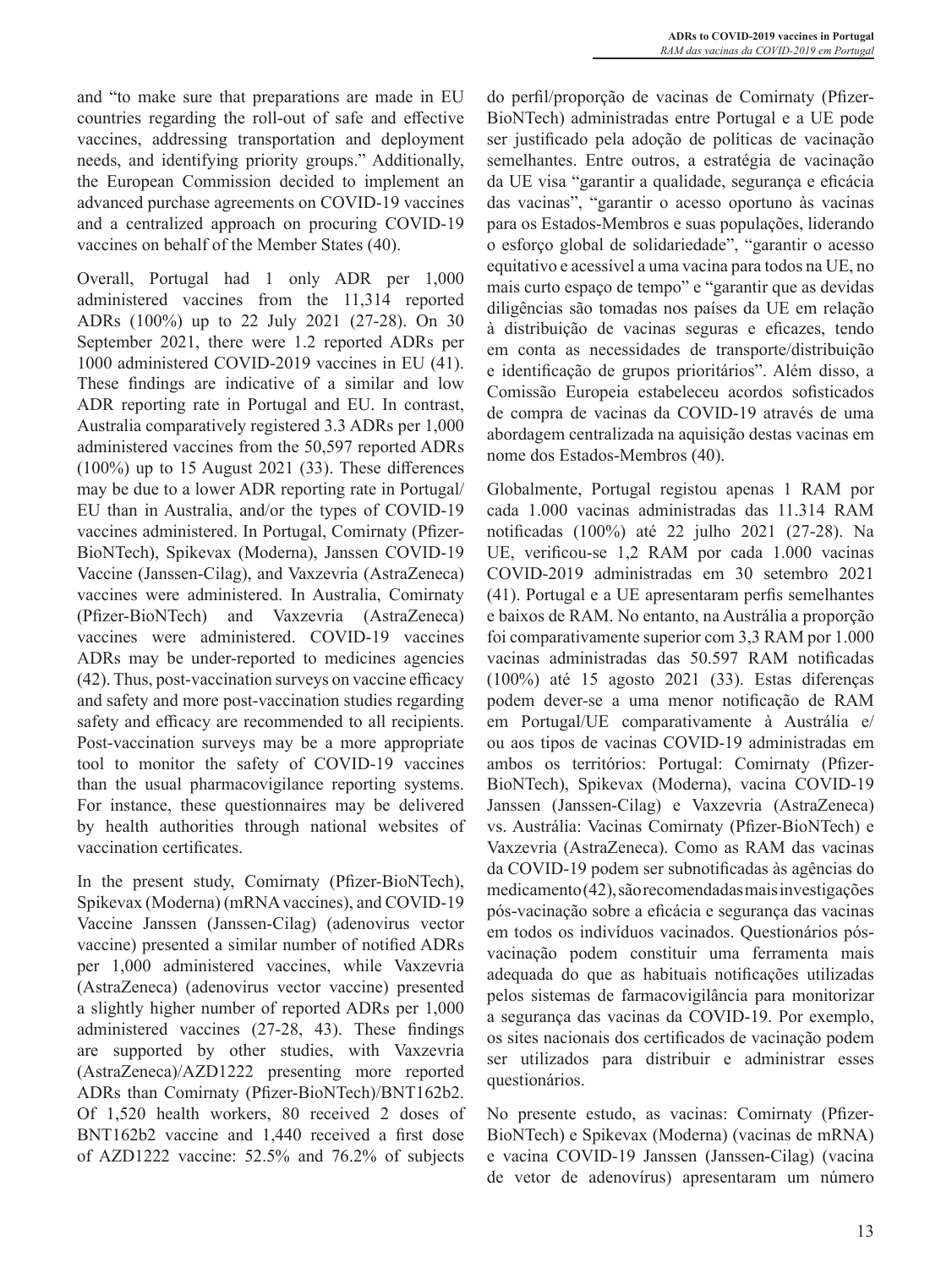reported adverse events after the first and second dose of BNT162b2, respectively, and 90.9% subjects reported adverse events after the first dose of AZD1222  $(p < 0.001)$  (22).

In addition, in the EU up to 28 April 2021, the COVID-19 vaccines with more reported ADRs were Vaxzervria (0.67%; 184833 ADRs per 27430533 doses), followed by the Janssen COVID-19 vaccine (0.42%; 413 ADRs per 98139 doses), COVID-19 vaccine Spikevax (Moderna) (0.18%; 17625 ADRs per 9691295 doses), and Comirnaty (Pfizer-BioNTech) (0.16%; 151306 ADRs per 96519666 doses) (27-28, 31, 39). The differences between the Portuguese and EU profiles of reported ADRs per vaccine type may be explained by the fact that ADR reporting in Portugal was based on 11,002,983 (100%) administered vaccines up to 22 July 2021, and ADRs reported in the EU were based on 133,739,633 (100%) administered vaccines up to 28 April 2021, i.e., findings based on the administration of a higher number of vaccines may be more sensitive. Moreover, cultural differences or the knowledge on how to report ADRs by country may explain the differences between the profiles of ADR reporting.

Globally, Vaxzevria (AstraZeneca) seems to be associated with a slightly higher number of ADRs (27-28, 39). Some citizens may have been more predisposed to report suspected ADRs related to Vaxzevria (AstraZeneca) or Janssen COVID-19 vaccine as a result of the occurrence of rare serious thrombotic events that were largely communicated by mass media and medicines agencies (44-46).

## *Study limitations*

The causes of subjects´ vaccination hesitancy and/or the psychosocial predictors of willingness to receive a COVID-19 vaccine were not specifically evaluated in the present study. However, on 22 October 2021 Portugal was the second most vaccinated country globally, which is demonstrative of a limited vaccination hesitancy in this territory (47). According to a study from the European Commission on the attitudes on vaccination against COVID-19 in the EU, Portugal achieved the highest rates on (believing) the benefits of the COVID-19 vaccine outweigh the risks (87%) and on the "civic duty" of vaccination (86%). Further, semelhante de RAM notificadas (por 1.000 vacinas administradas), enquanto a Vaxzevria (AstraZeneca) (vacina de vetor de adenovírus) apresentou um número ligeiramente superior de RAM notificadas (por 1.000 vacinas administradas) (27-28, 43). Estes dados são apoiados por outros estudos, com a Vaxzevria (AstraZeneca)/AZD1222 a apresentar mais RAM do que a Comirnaty (Pfizer-BioNTech)/BNT162b2. De 1.520 profissionais de saúde, 80 receberam 2 doses da vacina BNT162b2 e 1.440 receberam uma primeira dose da vacina AZD1222: com 52,5% e 76,2% dos indivíduos com RAM após a primeira e segunda dose de BNT162b2, respetivamente e 90,9% dos indivíduos com RAM após a primeira dose de AZD1222 (p < 0,001) (22).

Além disso, na UE até 28 abril 2021, as vacinas COVID-19 com mais RAM notificadas foram a Vaxzervria (AstraZeneca) (0,67%; 184833 RAM por 27430533 doses), seguida pelas vacinas: da COVID-19 Janssen (Janssen-Cilag) (0,42%; 413 RAM por 98139 doses), da Spikevax (Moderna) (0,18%; 17625 RAM por 9691295 doses) e da Comirnaty (Pfizer-BioNTech) (0,16%; 151306 RAM por 96519666 doses) (27- 28, 31, 39). As diferenças entre os perfis português e europeu de RAM notificadas por tipo de vacina podem ser explicadas porque as notificações de RAM em Portugal tiveram por base 11.002.983 (100%) vacinas administradas até 22 julho 2021 e as notificações de RAM na UE tiveram por base133.739.633 (100%) vacinas administradas até 28 abril 2021, sendo que as análises baseadas num número superior de vacinas administradas podem ser mais sensíveis. Outros fatores, como diferenças culturais ou o conhecimento de como notificar RAM também podem contribuir para explicar discrepâncias entre os perfis de notificação de RAM entre diferentes países.

Globalmente, a Vaxzevria (AstraZeneca) parece estar relacionada com um número ligeiramente superior de RAM (27-28, 39). Alguns cidadãos, podem ter tido uma maior predisposição para notificar possíveis RAM relacionadas com as vacinas Vaxzevria (AstraZeneca) ou Jansen devido à ocorrência dos raros eventos trombóticos graves, que foram amplamente comunicadas pelos meios de comunicação social e agências do medicamento (44-46).

## *Limitações do estudo*

No presente estudo não foram avaliados especificamente as causas da hesitação vacinal e/ou os preditores psicossociais da intenção de tomar a vacina da COVID-19. No entanto, em 22 outubro 2021, Portugal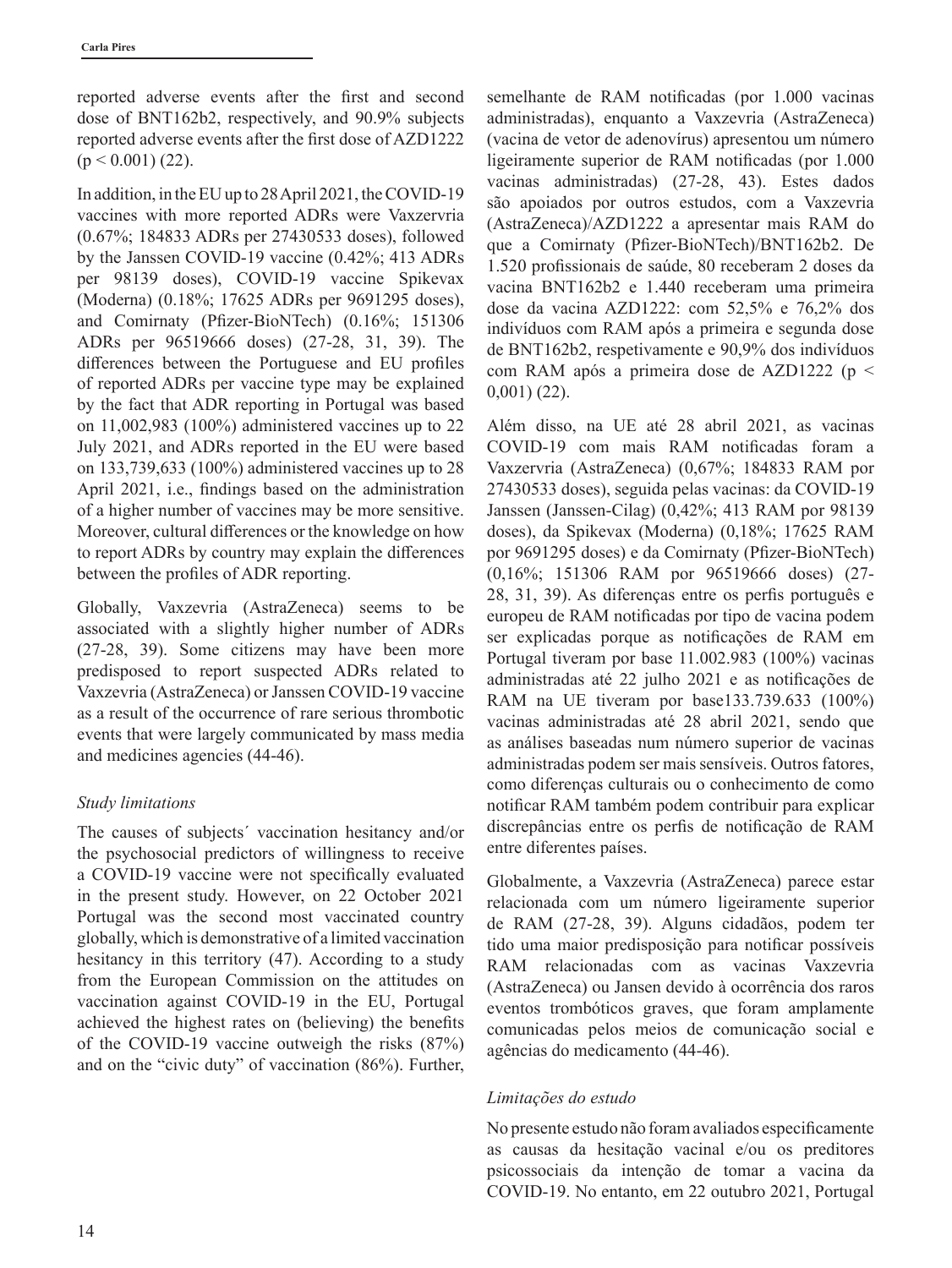the vast majority of Portuguese (82%) were satisfied with the management of the vaccination strategy by the Government and 89% agreed that the EU played a key role in ensuring access to COVID-19 vaccines in Portugal (48). Altogether, these findings may explain the low vaccine hesitancy regarding COVID-2019 vaccination in Portugal.

The self-reporting of ADRs by vaccinated citizens may be related to some inconsistencies/errors, since symptoms or health issues may be due to causes other than vaccination itself, or individuals may be psychologically worried by taking a COVID-19 vaccine and, consequently, motivated to report any symptom.

At least to some extent, younger subjects may have selfreported more ADRs because of their better proficiency regarding digital skills. Citizens with limited health literacy and fewer digital skills are more likely to experience more difficulties in reporting ADRs online. Self-reporting of ADRs per vaccine type may have been influenced/enhanced by some news of COVID-19 vaccines in social media (e.g., thrombotic events after Vaxzevria/AstraZeneca vaccination).

# **Conclusion**

The benefits of COVID-19 vaccination far outweigh the potential risks of vaccination in Portugal (27-28, 33). Overall, the proportion of reported ADRs (serious and non-serious) was limited (1 ADR per 1,000 administered COVID-19 vaccines and 0.4 serious ADRs per 1,000 administered COVID-19 vaccines up to 22 July 2021), with a confirmed favourable vaccine safety profile (27-28). However, ADRs may have been under reported in Portugal, since higher self-reporting rates were comparatively reported in other countries (e.g., Australia) (33).

The reporting of suspected ADRs was mainly related to non-serious common reactions (e.g., swelling, fever, fatigue, chills, myalgia and pain at the administration site), which follows the normal patterns of reported ADRs in clinical trials, vaccines package leaflets, and/ or vaccines ADR reports from other countries (33- 35). These side effects usually resolved, without any consequence or hospitalization, in a few hours/days (27-28, 33, 39).

era o segundo país a nível mundial com maior taxa de vacinação, o que é demonstrativo de uma limitada hesitação vacinal neste território (47). De acordo com um estudo da Comissão Europeia sobre as atitudes relativamente à vacinação da COVID-19 na UE: Portugal obteve as taxas mais elevadas, nomeadamente com os benefícios da vacina da COVID-19 a superarem os riscos (87%) ou o "dever cívico" de vacinação (86%); a grande maioria dos portugueses (82%) ficou satisfeita com a gestão da estratégia de vacinação por parte do Governo e 89% concorda que a UE desempenhou um papel fundamental na garantia do acesso às vacinas da COVID-19 em Portugal (48). Em conjunto, estes resultados podem explicar a baixa hesitação vacinal em Portugal.

A auto-notificação de RAM, após a vacinação, por cidadãos pode estar relacionada com algumas inconsistências/erros, uma vez que os sintomas/ problemas podem ser devido a outras causas que não a vacinação, ou os indivíduos podem estar de tal modo preocupados com a toma da vacina COVID-19, que podem ser induzidos a notificar qualquer sintoma.

Em certa medida os indivíduos mais jovens podem ter notificado mais RAM, devido a uma maior proficiência digital. Cidadãos com baixa literacia em saúde e menores habilidades digitais provavelmente terão mais dificuldades em comunicar RAM online. As notificações de RAM por tipo de vacina podem ter sido potenciadas por algumas notícias sobre as vacinas da COVID-19 nos meios de comunicação social (p.ex., o caso dos eventos trombóticos raros após a vacinação com a vacina da AstraZeneca).

## **Conclusão**

Os benefícios da vacinação COVID-19 superaram em muito os riscos potenciais da vacinação em Portugal (27-28, 33). No geral, a proporção de RAM (graves e não graves) foi limitada (1 RAM por 1.000 vacinas COVID-19 administradas e 0,4 RAM graves por 1.000 vacinas COVID-19 administradas até 22 julho 2021), o que confirma um perfil de segurança favorável das vacinas COVID -19 em Portugal (27-28). No entanto, as RAM podem ter sido subnotificadas em Portugal, pois comparativamente noutros países (p.ex., Austrália) foram notificadas mais RAM (33).

A notificação de suspeita de RAM, relacionou-se principalmente com as reações comuns e consideradas não graves (p.ex., inchaço, febre, fadiga, calafrios,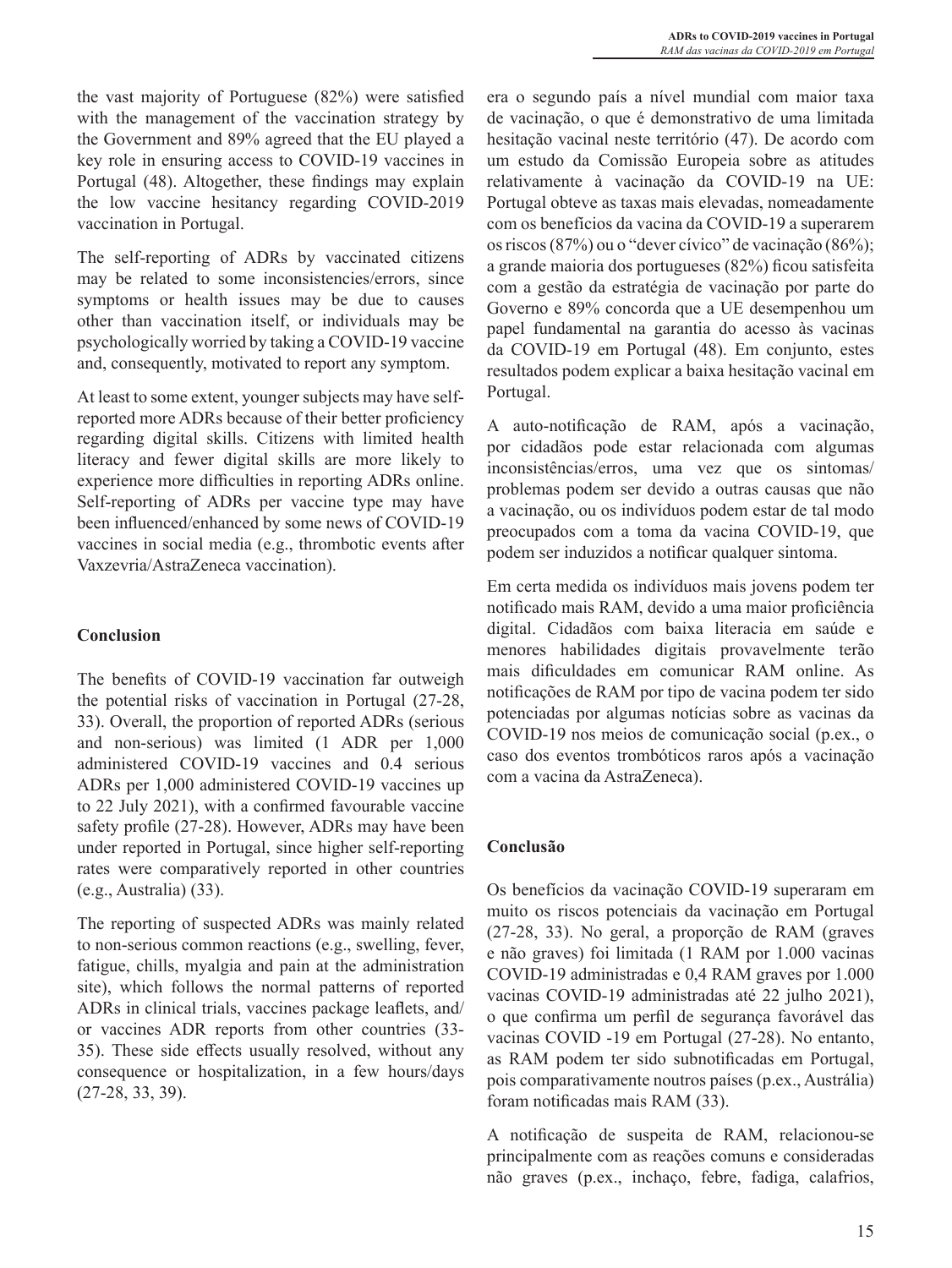The highest percentage of reported of notified ADRs was found in the youngest age group, which is in line with the findings of other studies (11-12, 15, 49). Further studies (e.g., clinical studies) are recommended to check these potential differences in incidence, prevalence, and type of ADR per gender or age group (e.g., profile of ADRs per age group) (37).

Of the four administered COVID-19 vaccines in Portugal: Vaxzervria (AstraZeneca), COVID-19 Vaccine Janssen (Janssen-Cilag), Spikevax (Moderna), and Comirnaty (Pfizer-BioNTech) at the date of the present study, it seems that Vaxzervria (AstraZeneca) presents a slightly higher percentage of reported ADRs than the remaining vaccines. These data are supported by other studies and data from ADR databases (22, 31, 39). ADRs were more prevalent in women than men, which follows the general reporting tendency in Portugal and in the EU. This may be because women give more attention to health issues than men (27-28, 49). In this sense, men may need to be motivated to more regularly report ADRs.

## *Practical implications and future research*

The exclusive use of self-reporting may not be the best method to monitor ADRs to COVID-19 vaccines, since subjects may underreport ADRs (e.g., lack of digital skills, lack of knowledge on how to report, or because the ADR is non-serious or the ADR is known or expected). In contrast, subjects may be influenced to report several kinds of ADRs (e.g., possible impact of social media news on the number and type of COVID-19 vaccines reporting of suspected ADRs). Overall, more studies are needed to confirm these suppositions, such as research to evaluate possible cultural differences on the profile and prevalence of self-reporting ADRs between different countries or the distribution of questionnaires regarding the occurrence of ADRs in the days after COVID-19 vaccination. The design and implementation of social studies (e.g., questionnaires) is highly recommended to better understand why certain populational groups (e.g., women) may self-report more ADRs of COVID-19 vaccines than other groups (e.g., men) or to minimise a possible under reporting of suspected ADRs.

mialgia) e dor no local de administração), o que segue os padrões normais das RAM identificadas em ensaios clínicos, nos folhetos informativos das vacinas e/ou em relatórios sobre a notificação de RAM de vacinas de outros países (33-35). Em geral, as RAM resolveramse em poucas horas/dias, sem qualquer consequência/ hospitalização (27-28, 33, 39).

A maior percentagem de RAM notificadas foi identificada nas faixas etárias mais jovem, o que está de acordo com dados de outros estudos (11-12, 15, 49). São recomendados estudos adicionais (p.ex., estudos clínicos) para verificar eventuais diferenças na incidência, prevalência e tipo de RAM por género ou faixa etária (p.ex., perfil de RAM por grupos etários) (37).

Das quatro vacinas COVID-19 administradas em Portugal: Vaxzervria (AstraZeneca), vacina COVID-19 Janssen (Janssen-Cilag), Spikevax (Moderna) e Comirnaty (Pfizer-BioNTech), à data do estudo, aparentemente a Vaxzervria (AstraZeneca) apresenta uma percentagem de RAM notificadas ligeiramente superior às restantes vacinas. Estes dados são apoiados por outros estudos e informações de bases dados de RAM (22, 31, 39). As RAM foram mais prevalentes em mulheres do que em homens, o que segue a tendência geral de notificação em Portugal e na UE. Isso pode ser porque as mulheres dão mais atenção às questões de saúde do que os homens (27-28, 49). Assim, os homens podem precisar de ser motivados a notificar RAM com mais regularidade.

# *Implicações práticas e estudos futuros*

Apenas a auto-notificação da RAM pode não ser o melhor método para monitorizar RAM de vacinas COVID-19, atendendo à conhecida subnotificação de RAM (p.ex., falta de habilidades digitais, desconhecimento sobre como notificar ou por a RAM não ser grave ou já se encontrar descrita). Por outro lado, os indivíduos podem ser influenciados a notificar mais RAM em determinadas situações (p.ex., possível impacto das notícias da comunicação social no número e tipo de notificações de suspeitas de RAM de vacinas COVID-19). No geral, são necessárias mais investigações para confirmar essas suposições, nomeadamente recorrendo a estudos para avaliar o impacto das diferenças culturais no perfil e prevalência de RAM notificadas ou através da distribuição de questionários sobre a ocorrência de RAM nos dias seguintes à administração das vacinas COVID-19. O design e a implementação de estudos sociais (p.ex., com base em questionários) são recomendados para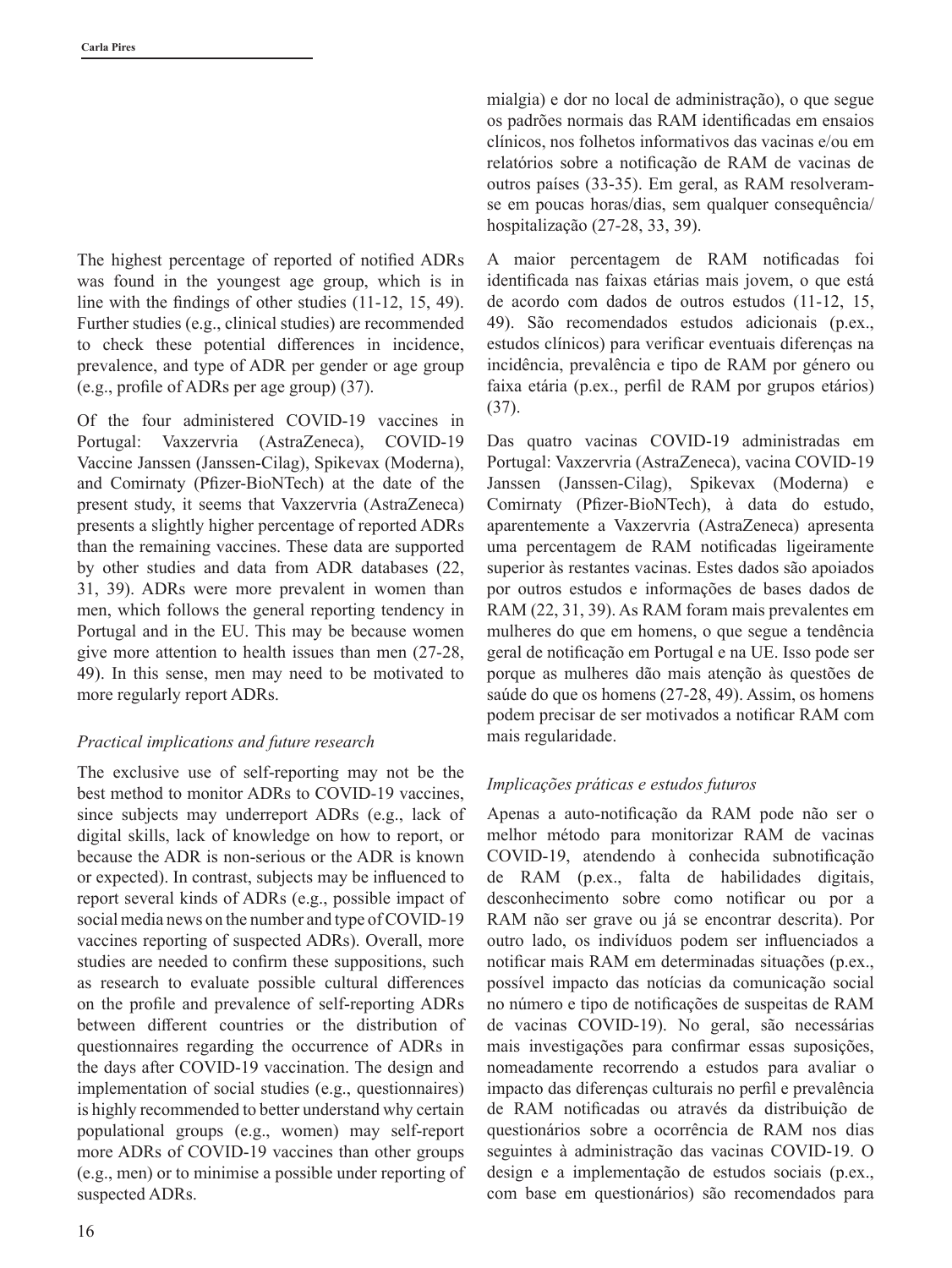Additionally, more clinical studies may be required to accurately study the profile of ADRs per COVID-19 vaccine or to determine possible links between age or gender and ADR profile, since subjects are required to regularly consult a healthcare professional and perform clinical analyses during clinical studies. The prevalence of side effects per type of ADR and/or vaccine should also be analyzed, for example, mRNA-based vaccines seem to be associated with a higher prevalence of local side effects (e.g., injection site pain), and viral vector-based vaccines seem to be associated with a higher prevalence of systemic adverse reactions (e.g., headache / fatigue) (15).

## **Authors Contributions Statement**

The conceptualization, data analysis, writing (draft and original version), and review of the paper were carried out by Carla Pires. The author has read and agreed to the published version of the manuscript.

## **Funding**

None.

# **Acknowledgements**

The author acknowledges CBIOS - Research Center for Biosciences and Health Technologies, Universidade Lusófona de Humanidades e Tecnologias, Lisbon, Portugal.

# **Conflict of Interests**

The author declares there are no financial and/or personal relationships that could present a potential conflict of interests.

entender melhor as razões pelas quais certos grupos populacionais (p.ex., mulheres) tendem a notificar mais RAM de vacinas COVID-19 comparativamente a outros grupos (p.ex., homens) ou para minimizar uma eventual subnotificação de suspeitas de RAM.

Além disso, são recomendados mais estudos clínicos para estudar com precisão o perfil de RAM por vacina COVID-19 ou para determinar possíveis ligações entre idade ou género e o perfil de RAM, uma vez que é necessário consultar regularmente um profissional de saúde e realizar análises clínicas durante a participação em ensaios/estudos clínicos. A prevalência de RAM por tipo de vacina deve ser analisada. Por exemplo, vacinas baseadas em mRNA parecem estar associadas a uma maior prevalência de efeitos indesejáveis locais (p.ex., dor no local da injeção), ao passo que vacinas baseadas em vetores virais parecem estar associadas a uma maior prevalência de reações adversas sistémicas (p.ex., cefaleia / fadiga) (15).

## **Declaração sobre as contribuições do autor**

A conceção, análise dos dados, redação (elaboração do rascunho e da versão original) e a revisão do artigo foram realizadas por Carla Pires. A autora leu e concordou com a versão publicada do manuscrito.

# **Financiamento**

Nenhum.

## **Agradecimentos**

A autora expressa os seus agradecimentos a CBIOS - Research Center for Biosciences and Health Technologies, Universidade Lusófona de Humanidades e Tecnologias, Lisboa, Portugal.

# **Conflito de Interesses**

A autora declara que não há relações financeiras e/ou pessoais que possam representar um potencial conflito de interesses (ou o que for aplicável).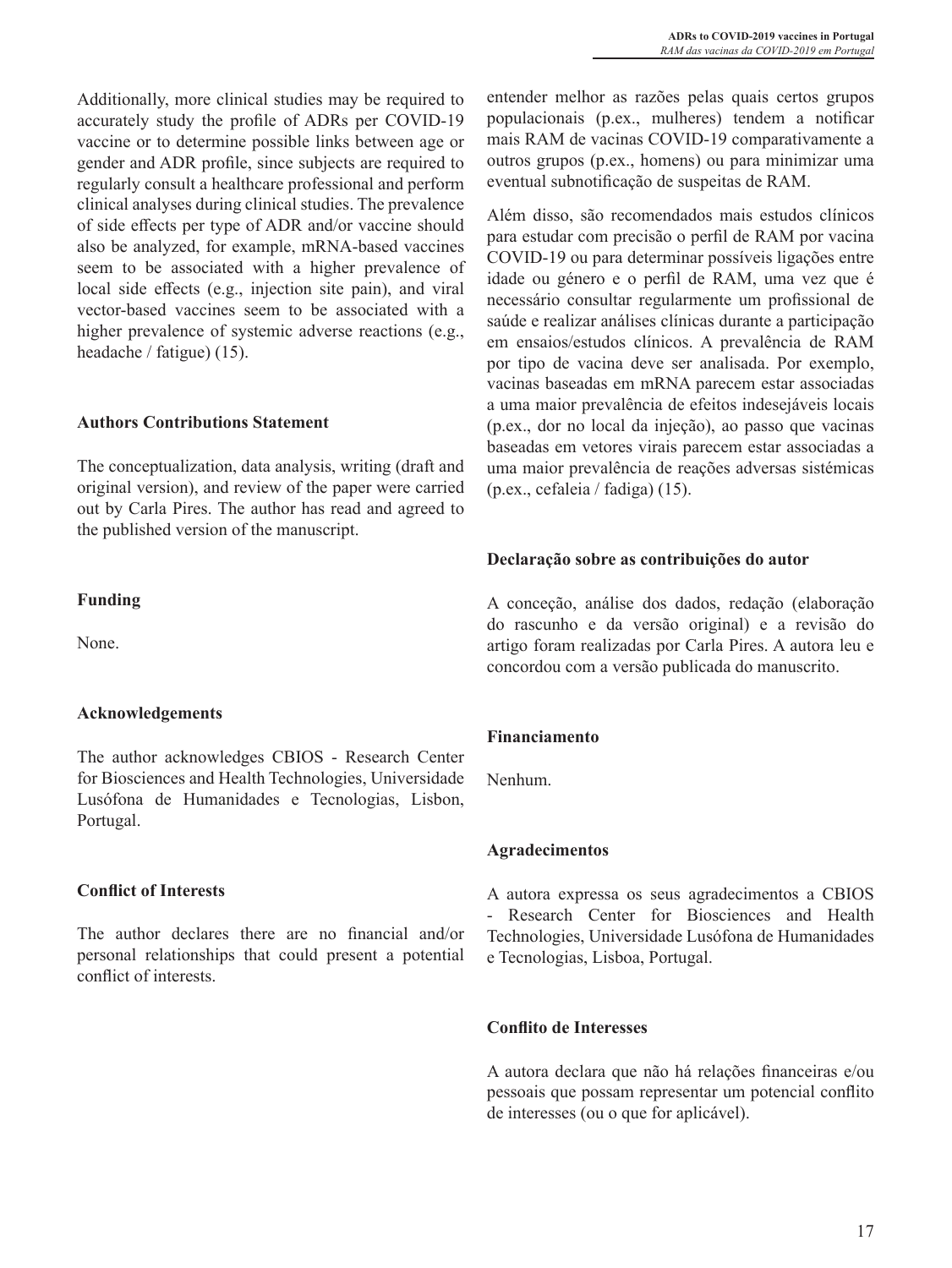## **References / Referências**

- 1. Carvalho, T., Krammer, F., & Iwasaki, A. (2021). The first 12 months of COVID-19: a timeline of immunological insights*. Nature reviews. Immunology*, 21, 245–256.
- 2. Pormohammad, A., Zarei, M., Ghorbani, S., Mohammadi, M., Razizadeh, M.H., Turner, D.L., et al. (2021). Efficacy and Safety of COVID-19 Vaccines: A Systematic Review and Meta-Analysis of Randomized Clinical Trials. *Vaccines*, 9, 467.
- 3. EMA. COVID-19 vaccines: authorized, 2021. Disponível online: https://www.ema.europa.eu/en/human-regulatory/overview/public-health-threats/ coronavirus-disease-covid-19/treatments-vaccines/vaccines-covid-19/covid-19-vaccines-authorised#authorised-covid-19-vaccines-section (Acedido em 5-9-2021).
- 4. Francis, A. I., Ghany, S., Gilkes, T., & Umakanthan, S. (2021). Review of COVID-19 vaccine subtypes, efficacy and geographical distributions. *Postgraduate medical journal*, 140654. https://doi.org/10.1136/postgradmedj-2021-140654.
- Liang, L. L., Kuo, H. S., Ho, H. J., & Wu, C. Y. (2021). COVID-19 vaccinations are associated with reduced fatality rates: Evidence from cross-county quasi-experiments. *Journal of global health*, 11, 05019.
- 6. Padma, T.V. (2021). COVID vaccines to reach poorest countries in 2023 despite recent pledges. *Nature*, 595, 342-343.
- 7. Williams, J., Degeling, C., McVernon, J., & Dawson, A. (2021). How should we conduct pandemic vaccination? *Vaccine*, 39, 994–999.
- 8. Frederiksen, L., Zhang, Y., Foged, C., & Thakur, A. (2020). The Long Road Toward COVID-19 Herd Immunity: Vaccine Platform Technologies and Mass Immunization Strategies. *Frontiers in immunology*, 11, 1817.
- 9. Veldhoen, M., & Simas, J.P. (2021). Endemic SARS-CoV-2 will maintain post-pandemic immunity. *Nat Rev Immunol*, 21, 131–132.
- 10. Medicines & Healthcare products Regulatory Agency. Research and analysis Coronavirus vaccine weekly summary of Yellow Card reporting, Updated 7 October 2021. https://www.gov.uk/government/publications/coronavirus-covid-19-vaccine-adverse-reactions/coronavirus-vaccine-summary-of-yellow-card-reporting
- 11. Xiong, X., Yuan, J., Li, M., Jiang, B., & Lu, Z.K. (2021). Age and Gender Disparities in Adverse Events Following COVID-19 Vaccination: Real-World Evidence Based on Big Data for Risk Management. *Frontiers in medicine*, 8, 700014.
- 12. Abu-Hammad, O., Alduraidi, H., Abu-Hammad, S., Alnazzawi, A., Babkair, H., Abu-Hammad, A., et al. (2021). Side Effects Reported by Jordanian Healthcare Workers Who Received COVID-19 Vaccines. *Vaccines*, 9, 577.
- 13. Migliore, L., Nicolì, V., & Stoccoro, A. (2021). Gender Specific Differences in Disease Susceptibility: The Role of Epigenetics. *Biomedicines*, 9, 652.
- 14. Ciarambino, T., Barbagelata, E., Corbi, G., Ambrosino, I., Politi, C., Lavalle, F., Ruggieri, A., & Moretti, A. (2021). Gender differences in vaccine therapy: where are we in COVID-19 pandemic? *Monaldi archives for chest disease***.** https://doi.org/10.4081/monaldi.2021.1669.
- 15. Klugar, M., Riad, A., Mekhemar, M., Conrad, J., Buchbender, M., Howaldt, H. P., et al. (2021). Side Effects of mRNA-Based and Viral Vector-Based COVID-19 Vaccines among German Healthcare Workers. *Biology*, 10, 752.
- 16. Riad, A., Pokorná, A., Mekhemar, M., Conrad, J., Klugarová, J., Koščík, M., et al. (2021). Safety of ChAdOx1 nCoV-19 Vaccine: Independent Evidence from Two EU States. *Vaccines***,** 9, 673.
- 17. Qutaiba A. Al Khames Aga, Waseem H., et al. (2021). Safety of COVID-19 vaccines. *J Med Virol.*, 1–7. https://doi.org/10.1002/jmv.27214.
- 18. Anand, P., & Stahel, V. P. (2021). Review the safety of Covid-19 mRNA vaccines: a review. *Patient safety in surgery*, 15, 20.
- 19. Baden, L.R., El Sahly, H.M., Essink, B., Kotloff, K., Frey, S., Novak, R., et al. (2021). Efficacy and Safety of the mRNA–1273 SARS-CoV–2 Vaccine. *N Engl J Med*., 384, 403–16.
- 20. Polack, F.P., Thomas, S.J., Kitchin, N., Absalon, J., Gurtman, A., Lockhart, S., et al. (2020). Safety and Efficacy of the BNT162b2 mRNA Covid–19 Vaccine. *N Engl J Med.*, 383, 2603–15.
- 21. Sadoff, J., Gray, G., Vandebosch, A., Cárdenas, V., Shukarev, G., Grinsztejn, B., Spiessens, B., et al. (2021). ENSEMBLE Study Group Safety and Efficacy of Single-Dose Ad26.COV2.S Vaccine against Covid-19. *N Engl J Med.*, 384, 2187–2201.
- 22. Wi, Y.M., Kim, S.H., & Peck, K.R. (2021). Early Adverse Events between mRNA and Adenovirus-Vectored COVID-19 Vaccines in Healthcare Workers. *Vaccines*, 9, 931.
- 23. Wu, Q., Dudley, M. Z., Chen, X., Bai, X., Dong, K., Zhuang, T., Salmon, & D Yu, H. (2021). Evaluation of the safety profile of COVID-19 vaccines: a rapid review. *BMC medicine*, 19, 173.
- 24. HMA & EMA. (2017). Guideline on good pharmacovigilance practices (GVP). Disponível online: https://www.ema.europa.eu/en/documents/scientificguideline/guideline-good-pharmacovigilance-practices-annex-i-definitions-rev-4\_en.pdf (Acedido em 5-9-2021).
- 25. FDA. (2018). Finding and Learning about Side Effects (adverse reactions). Disponível online: https://www.fda.gov/drugs/information-consumers-andpatients-drugs/finding-and-learning-about-side-effects-adverse-reactions (Acedido em 5-9-2021).
- 26. WHO. (2020). COVID-19 Vaccines: Safety Surveillance Manual. Disponível online: https://www.who.int/vaccine\_safety/committee/Module\_AEFI. pdf?ua=1 (Acedido em 4-9-2021).
- 27. INFARMED, I.P. (2021). Pharmacovigilance Report Monitorization of the safety of COVID-2019 vaccines [Relatório de Farmacovigilância Monitorização da segurança das vacinas contra a COVID-2019 em Portugal), received data until 22-7-2021. Disponível online: https://www.infarmed.pt/web/ infarmed/infarmed/-/journal\_content/56/15786/4562594 (Acedido em 4-9-2021).
- 28. INFARMED, I.P. (2021). Pharmacovigilance Bulletin. 25(5). Disponível online: https://www.infarmed.pt/documents/15786/4230446/Boletim+de+Farm acovigil%C3%A2ncia%2C+Volume+25%2C+n%C2%BA5%2C+maio+de+2021/fb014726-c395-b78b-d75d-34c0c37939d5?version=1.0 (Acedido em 23-10-2021).
- 29. Brüssow, H. (2021). COVID-19: vaccination problems. *Environmental microbiology*, 23, 2878–2890.
- 30. EMA. (2014). Recommendation on harmonizing the approach to causality assessment for adverse events to veterinary medicinal products (revision 1). Disponível online: https://www.ema.europa.eu/en/veterinary-regulatory/post-authorisation/pharmacovigilance/guidance/recommendation-harmonisingapproach-causality-assessment-adverse-events-veterinary-medicinal (Acedido em 12-9-2021).
- 31. EMA. (2021). EudraVigilance: European database of suspected adverse drug reaction reports. Disponível online: https://www.adrreports.eu/ (Acedido em 23-10-2021).
- 32. INE Instituto Nacional de Estatística. (2021). Censos 2021: resultados preliminares. Disponível online: https://ine.pt/scripts/db\_censos\_2021.html (Acedido em 5-9-2021).
- 33. Therapeutic Goods Administration. (2021). COVID-19 vaccine weekly safety report 19-08-2021. Disponível online: https://www.tga.gov.au/periodic/ covid-19-vaccine-weekly-safety-report-19-08-2021 (Acedido em 12-9-2021).
- 34. Cai, C., Peng, Y., Shen, E., Huang, Q., Chen, Y., Liu, P, et al. (2021). A comprehensive analysis of the efficacy and safety of COVID-19 vaccines. *Molecular therapy : the journal of the American Society of Gene Therapy*, 29, 2794–2805.
- 35. Yuan, P., Ai, P., Liu, Y., Ai, Z., Wang, Y., Cao, W., et al. (2020). Safety, Tolerability, and Immunogenicity of COVID-19 Vaccines: A Systematic Review and Meta-Analysis. *medRxiv: the preprint server for health sciences*, 2020.11.03.20224998. https://doi.org/10.1101/2020.11.03.20224998
- 36. DGS Direção Geral de Saúde. (2021). Portuguese COVID-2019 report on 4-9-2021. Disponível online: https://covid19.min-saude.pt/wp-content/ uploads/2021/09/551\_DGS\_boletim\_20210904.pdf (Acedido em 5-9-2021).